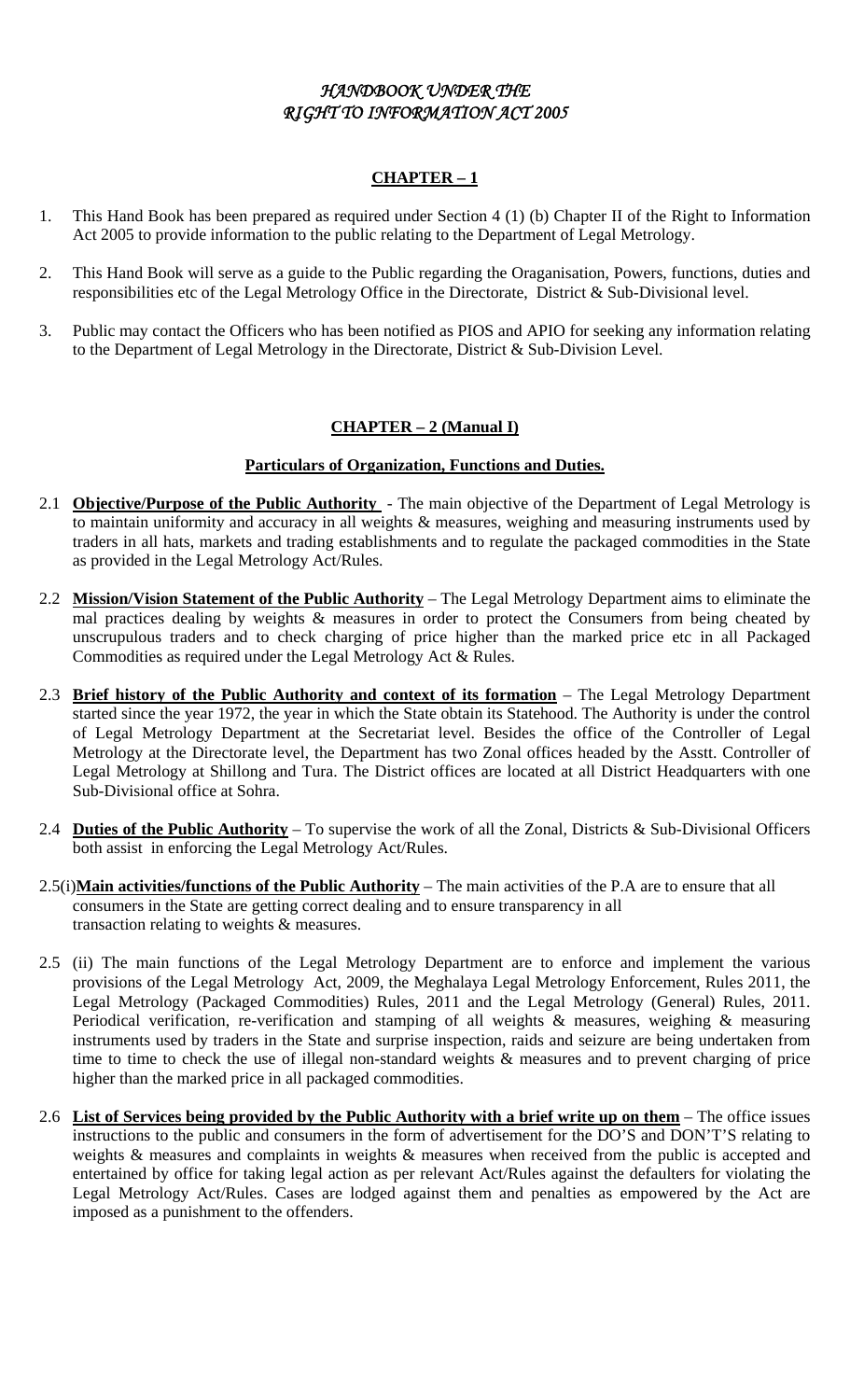## 2.7 **Organisational Structure** –

## **Directorate Level**

- 1. Controller of Legal Metrology
- 2. Joint Controller of Legal Metrology
- 3. Deputy Controller of Legal Metrology
- Ministerial Staff –
- 1. Inspector
- 2. Superintendent
- 3. Supervisory Assistant
- 4. Upper Division Assistants
- 5. Lower Division Assistants
- 6. Instrument Mechanic
- 7. Typists
- 8. Manual Assistants
- 9. Duftry
- 10. Drivers
- 11. Peons
- 12. Cleaner
- 13. Chowkidar

## **District Levels**

Asstt. Controller of Legal Metrology

- 1. Eastern Zone, Shillong 2. Western Zone, Tura
- (i). Asstt. Controller of Legal Metrology (i). Asstt. Controller of Legal Metrology
- (ii). Upper Division Assistant (ii). Upper Division Assistant
- (iii). Lower Div. Asstt-cum-Typists (iii). Lower Div. Asstt-cum-Typist
- (iv). Manual Assistant (iv). Driver
- 
- (vi). Chowkidar (vi). Peon
- 1. Office of the Inspector of Legal Metrology, 5. Office of the Inspector of Legal Metrology Shillong Tura
- 
- 
- (iii) Lower Div. Asstt-cum-Typist (iii) Driver
- (iv) Manual Asstt. (iv) Manual Asstt.
- (v) Driver (v) Peon
	-
	- (vii) Chowkidar
	- 2. Office of the Inspector of Legal Metrology, 6. Office of the Inspector of Legal Sohra Metrology, Williamnagar
	-
	-
	- (iii) Manual Asstt. (iii) Driver
	-
	- (v) Chowkidar (v) Peon
	- 3. Office of the Inspector of Legal Metrology, 7. Office of the Inspector of Legal Nongstoin Metrology, Baghmara
	- (i) Inspector of Legal Metrology (i) Inspector of Legal Metrology
	-
	- (iii) Manual Asstt. (iii) Peon
	-
	-
	- (vi) Driver
	- 4. Office of the Inspector of Legal Metrology, 8. Office of the Inspector of Legal Metrology, Nongpoh Ampati
	- (i) Inspector of Legal Metrology (i) Inspector of Legal Metrology
	- (ii) Lower Div. Asstt-cum-Typist (ii) Lower Div. Asstt-cum-Typist
	- (iii) Manual Asstt. (iii) Manual Asstt.
	- (iv) Peon (iv) Peon
	- (v) Chowkidar (v) Chowkidar
	- (vi) Driver
- Ţ
- 
- 
- 
- 
- (v). Peon (v). Manual Assistant
	-

-2 -

- (vii) Chowkidar
	-
- (i) Inspector of Legal Metrology (i) Inspector of Legal Metrology
- (ii) Upper Division Asstt. (ii) Lower Div. Asstt-cum-Typist
	-
	-
	-
- (vi) Peon (vi) Chowkidar
	-
- (i) Inspector of Legal Metrology (i) Inspector of Legal Metrology
- (ii) Lower Div. Asstt-cum-Typist (ii) Lower Div. Asstt-cum-Typist
	-
- (iv) Peon (iv) Manual Asstt.
	-
	- (vi) Chowkidar
	-
	-
- (ii) Lower Div. Asstt-cum-Typist (ii) Lower Div. Asstt-cum-Typist
	-
- (iv) Peon (iv) Manual Asstt.
- (v) Chowkidar (v) Chowkidar
	-
	-
	-
	-
	-
	-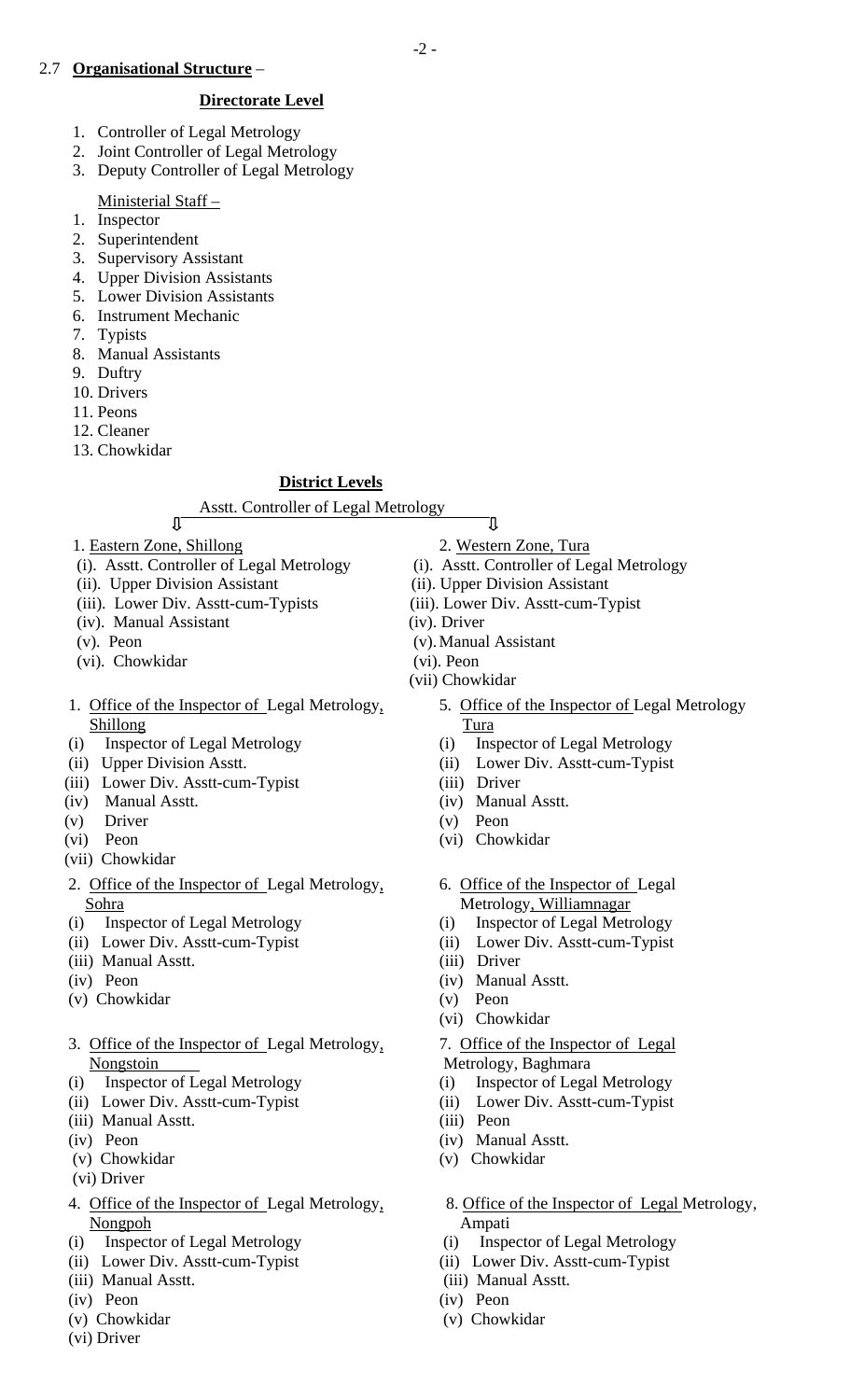- 9. Office of the Inspector of Legal Metrology, 12. Office of the Inspector of Legal Jowai Metrology, Resubelpara
- (i) Inspector of Legal Metrology (i) Inspector of Legal Metrology
- (ii) Lower Div. Asstt-cum-Typist (ii) Lower Div. Asstt-cum-Typist
- (iii) Manual Asstt. (iii) Manual Asstt.
- (iv) Peon (iv) Peon
- (v) Chowkidar (v) Chowkidar
- (vi) Driver
- 10. Office of the Inspector of Legal Metrology, Khliehriat
- (i) Inspector of Legal Metrology
- (ii) Lower Div. Asstt-cum-Typist
- (iii) Manual Asstt.
- (iv) Peon
- (v) Chowkidar
- 11. Office of the Inspector of Legal Metrology, **Mawkyrwat**
- (i) Inspector of Legal Metrology
- (ii) Lower Div. Asstt-cum-Typist
- (iii) Manual Asstt.
- (iv) Peon
- (v) Chowkidar
- 
- 
- 
- 
- 
- 

- 2.8 **Expectation of the Public Authority from the Public for enhancing its effectiveness and efficiency** For the awareness of the Consumers and the public in general, the Department has made wide publicity in the form of advertisement of the Do's and Dont's relating to weights and measures with instructions to report to the Department of any malpractice, use of non-standard weights & measures by the traders and charging of price higher than marked price of any packaged goods; so that action could be taken up by the Department against the defaulters as per rules. 2.9 **Arrangements and methods made for seeking public participation/contribution** –The Department, through the Enforcement Staff issue notices to the public/traders through Headman, Bazar Head etc to co-operate with the Department by bringing all their weights & measures, weighing & measuring instruments for getting them verified and stamped regularly to ensure accuracy and uniformity.
	- 2.10 **Mechanism available for monitoring the service delivery and public grievance resolution** The enforcement staff of the Department undertake frequent surprise inspections, seizures and raids in all hats, markets and trading centres in their respective jurisdiction to eliminate and check the use of illegal non-standard un-verify weights & measures used by traders and short weighment etc.

## **CHAPTER – 3 (Manual 2)**

## **Powers and duties of Officers and Employees**

Designation - 1. Controller of Legal Metrology

- Powers (i) appointing authority of all staff both in the Directorate, District & Sub- Divisional levels, transfer and posting of all transferable non gazette posts
	- (ii) To grant leave and suspend non-gazette staff in the Directorate in the District, Sub- Divisional offices. To monitor the works relating with Administrative Department and other Departments of the Government and have overall control in the Directorate, Districts & Sub-Divisional offices.
	- (iii) Financial Power to sanction as per delegation of power under Meghalaya Delegation Financial Power Rules.
	- 2. Joint Controller of Legal Metrology Overall control and supervision of the office in the absence of the Controller of Legal Metrology. Guide and supervise the works of the Asstt. Controllers of Legal Metrology in the zonal offices and all the Inspector of Legal Metrology in the State. Decision of prosecution cases and other works relating to enforcement of Legal Metrology Act/Rules financial and administration etc as entrusted. He is also presently the Drawing and Disbursing Officer (DDO) of the Directorate as well as the nodal officer of Court Cases relating to Legal Metrology Department.
	- 3. Deputy Controller of Legal Metrology To assist the Controller of Legal Metrology and Joint Controller of Legal Metrology for exercising the duties conferred or imposed on them under the Act / Rules. Also guide and supervise the works of Assistant Controller of Legal Metrology & Inspector of Legal Metrology. He is also the Nodal Officer of the Directorate with regard to official matters pertaining to this Directorate other than Court Cases.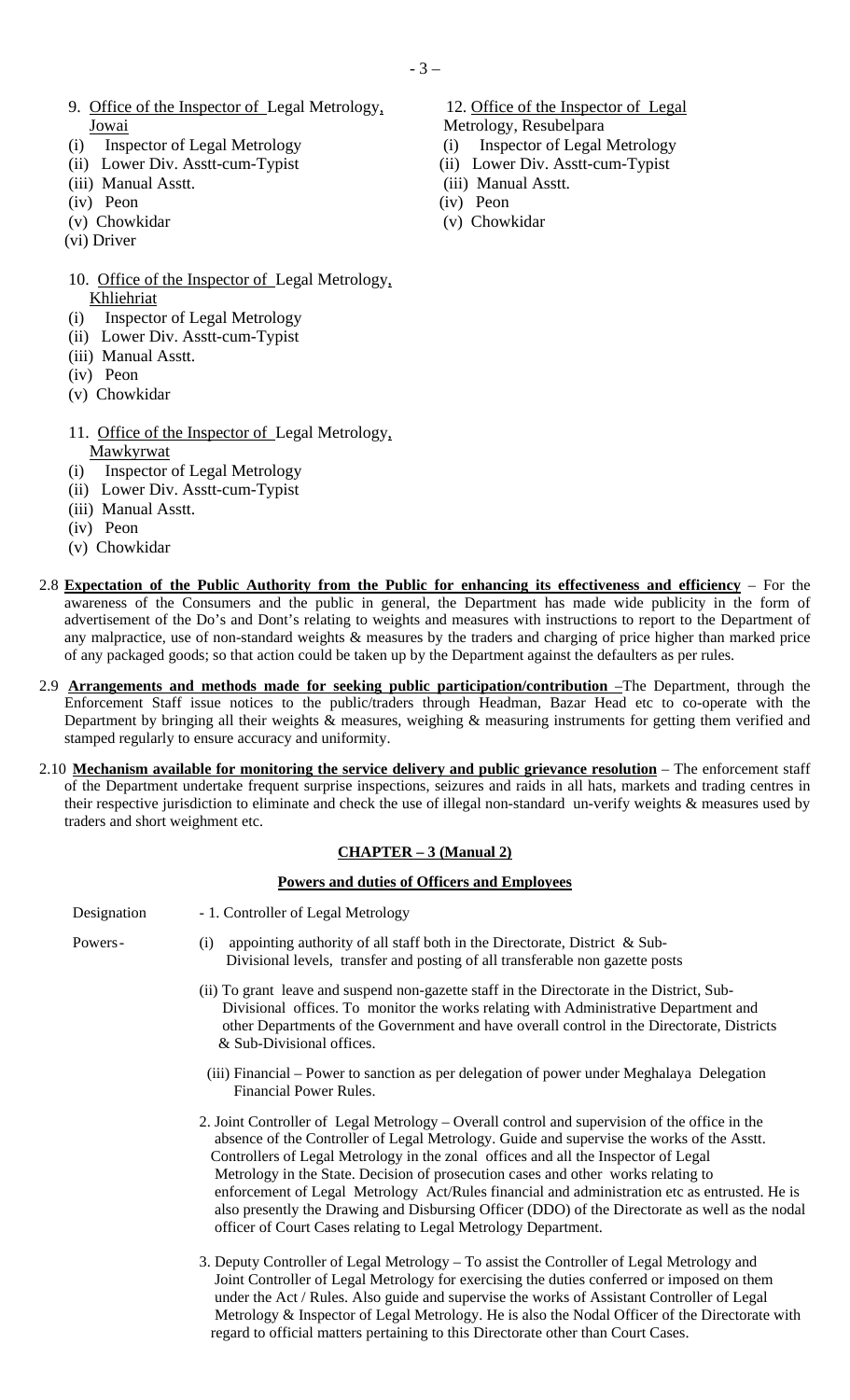- 4 -

### **Duties of Ministerial staff in the Directorate**

| Inspector                                                                                                                                                                                                                                              | - Dealing in all the Reports of the Inspectorate offices, Tour Programmes, Work Diaries.                                                                                                                                                                                                                                                                                                                                                                                                        |  |  |  |  |  |  |
|--------------------------------------------------------------------------------------------------------------------------------------------------------------------------------------------------------------------------------------------------------|-------------------------------------------------------------------------------------------------------------------------------------------------------------------------------------------------------------------------------------------------------------------------------------------------------------------------------------------------------------------------------------------------------------------------------------------------------------------------------------------------|--|--|--|--|--|--|
| Superintendent                                                                                                                                                                                                                                         | - Dealing in (1) Assembly matters, Confidential matters like ACR etc., Pension matter,<br>e-Governance, Medical Reimbursement, Land Acquisitions, Governor's Address, Republic Day /<br>Independence Day Speech.<br>(2) All miscellaneous matters not allotted to Dealing Assistants.<br>(3) Supervising the work of the Ministerial and Grade IV Staff of the office.                                                                                                                          |  |  |  |  |  |  |
| Supervisory Asstt.                                                                                                                                                                                                                                     | - Dealing with all allotted Establishment matters.                                                                                                                                                                                                                                                                                                                                                                                                                                              |  |  |  |  |  |  |
| U.D. Asstts.                                                                                                                                                                                                                                           | - Dealing in all official matters relating to the works of all offices both in Zonal offices and District<br>offices of Inspectors of Legal Metrology and also matters relating to prosecution cases. Also<br>dealing with Stock Registers, Licences and Bills.                                                                                                                                                                                                                                 |  |  |  |  |  |  |
| L.D. Asstts.<br>- Receive and Issue of all official letters, compiling of all Reports and Returns and Daily Summary<br>of all Inspectors in the State and works on all subjects as entrusted by the Authority as well as<br>Accounts matters, RTI etc. |                                                                                                                                                                                                                                                                                                                                                                                                                                                                                                 |  |  |  |  |  |  |
| Typist                                                                                                                                                                                                                                                 | - All typing works of the office.                                                                                                                                                                                                                                                                                                                                                                                                                                                               |  |  |  |  |  |  |
| <b>Instrument Mechanic</b>                                                                                                                                                                                                                             | - Handles all matters relating to the Laboratory equipments kept in the Secondary Standards<br>Laboratory maintained in the Directorate.                                                                                                                                                                                                                                                                                                                                                        |  |  |  |  |  |  |
| Manual Asstt.                                                                                                                                                                                                                                          | - To accompany the Controller of Legal Metrology, Joint Controller of Legal Metrology and<br>Deputy Controller of Legal Metrology when on tour.                                                                                                                                                                                                                                                                                                                                                 |  |  |  |  |  |  |
| Drivers                                                                                                                                                                                                                                                | - They accompany the Controller of Legal Metrology and Joint Controller of Legal Metrology,<br>Deputy Controller of Legal Metrology wherever they are going on tour, supervision works<br>relating to weights and measures and other works as entrusted by the Authority.                                                                                                                                                                                                                       |  |  |  |  |  |  |
| Duftry                                                                                                                                                                                                                                                 | - Allotted with works in Treasury and Bank.                                                                                                                                                                                                                                                                                                                                                                                                                                                     |  |  |  |  |  |  |
| Peon                                                                                                                                                                                                                                                   | - Delivery of all letters to all Departments/offices in Shillong and perform all other works in office<br>as entrusted by officers and staff.                                                                                                                                                                                                                                                                                                                                                   |  |  |  |  |  |  |
| Cleaner                                                                                                                                                                                                                                                | - to clean the office and the compound.                                                                                                                                                                                                                                                                                                                                                                                                                                                         |  |  |  |  |  |  |
| Chowkidar                                                                                                                                                                                                                                              | - Duty to look after the safety of the office and perform all other duties as required and<br>entrusted by office.                                                                                                                                                                                                                                                                                                                                                                              |  |  |  |  |  |  |
|                                                                                                                                                                                                                                                        | Duties of the Officers & staff in the Zonal Offices                                                                                                                                                                                                                                                                                                                                                                                                                                             |  |  |  |  |  |  |
| Asstt. Controller                                                                                                                                                                                                                                      | - Supervision of the works of Inspectors of Legal Metrology in their respective zones and<br>also of his own office. Verify and re-verify the Working Standards of the Inspectors and<br>also to get the Secondary Standards verified at the Regional Research Standard<br>Laboratory, Guwahati. He is also the Drawing and Disbursing Officer (DDO) of the<br>Zonal Office.                                                                                                                    |  |  |  |  |  |  |
| U.D.Asstts.                                                                                                                                                                                                                                            | - Assist the Asstt. Controller in the establishment works of the office.                                                                                                                                                                                                                                                                                                                                                                                                                        |  |  |  |  |  |  |
| L.D. Asstts-cum-<br>Typist                                                                                                                                                                                                                             | - Typing all official letters and other works on any subjects entrusted to him.                                                                                                                                                                                                                                                                                                                                                                                                                 |  |  |  |  |  |  |
| Manuals Astt.<br>& Driver                                                                                                                                                                                                                              | - Accompany the Astt. Controller in their official tours and to assist the Assistant<br>Controller of Legal Metrology for maintenance of Secondary Standards Laboratory,<br>and to verify Working Standards.                                                                                                                                                                                                                                                                                    |  |  |  |  |  |  |
| Peon                                                                                                                                                                                                                                                   | - Delivery of all official letters, perform inside duties as entrusted by the officers and staff<br>and attend Treasury and Bank duties.                                                                                                                                                                                                                                                                                                                                                        |  |  |  |  |  |  |
| Chowkidars                                                                                                                                                                                                                                             | - To open and close the office and to ensure the safety of the office and other<br>Government properties.                                                                                                                                                                                                                                                                                                                                                                                       |  |  |  |  |  |  |
|                                                                                                                                                                                                                                                        | Duties of the Inspectors of Legal Metrology and staff                                                                                                                                                                                                                                                                                                                                                                                                                                           |  |  |  |  |  |  |
| Inspector of<br>Legal Metrology                                                                                                                                                                                                                        | - Dealing with enforcement works relating to weights and measures as per the provisions<br>of the Legal Metrology Act/Rules alongwith the Legal Metrology (Packaged<br>Commodities) Rules, 2011. To ensure uniformity and accuracy in all weights &<br>measures used by traders by implementing the above Act/Rules and also to supervise the<br>works of the office staff in their respective jurisdiction. He is also the Drawing and<br>Disbursing Officer (DDO) of the Inspectorate Office. |  |  |  |  |  |  |
| L.D.Asstt-cum-<br>Typist                                                                                                                                                                                                                               | - Typing all official letters, receive and issue, compiling of reports of the Inspectors<br>and other works in any subject entrusted.                                                                                                                                                                                                                                                                                                                                                           |  |  |  |  |  |  |
| Manual Asstt.                                                                                                                                                                                                                                          | - To assist the Inspector in the enforcement works in the field and other works allotted by<br>the Inspector.                                                                                                                                                                                                                                                                                                                                                                                   |  |  |  |  |  |  |
| Peon                                                                                                                                                                                                                                                   | - Attending duties with the Inspector and staff in the office, outside duties in delivery of<br>daks/letters and attend duties at Treasury office and Bank.                                                                                                                                                                                                                                                                                                                                     |  |  |  |  |  |  |
| Chowkidar                                                                                                                                                                                                                                              | - To close the office and to ensure the safety of the office and other properties<br>at night, other works as entrusted are also attended by them.                                                                                                                                                                                                                                                                                                                                              |  |  |  |  |  |  |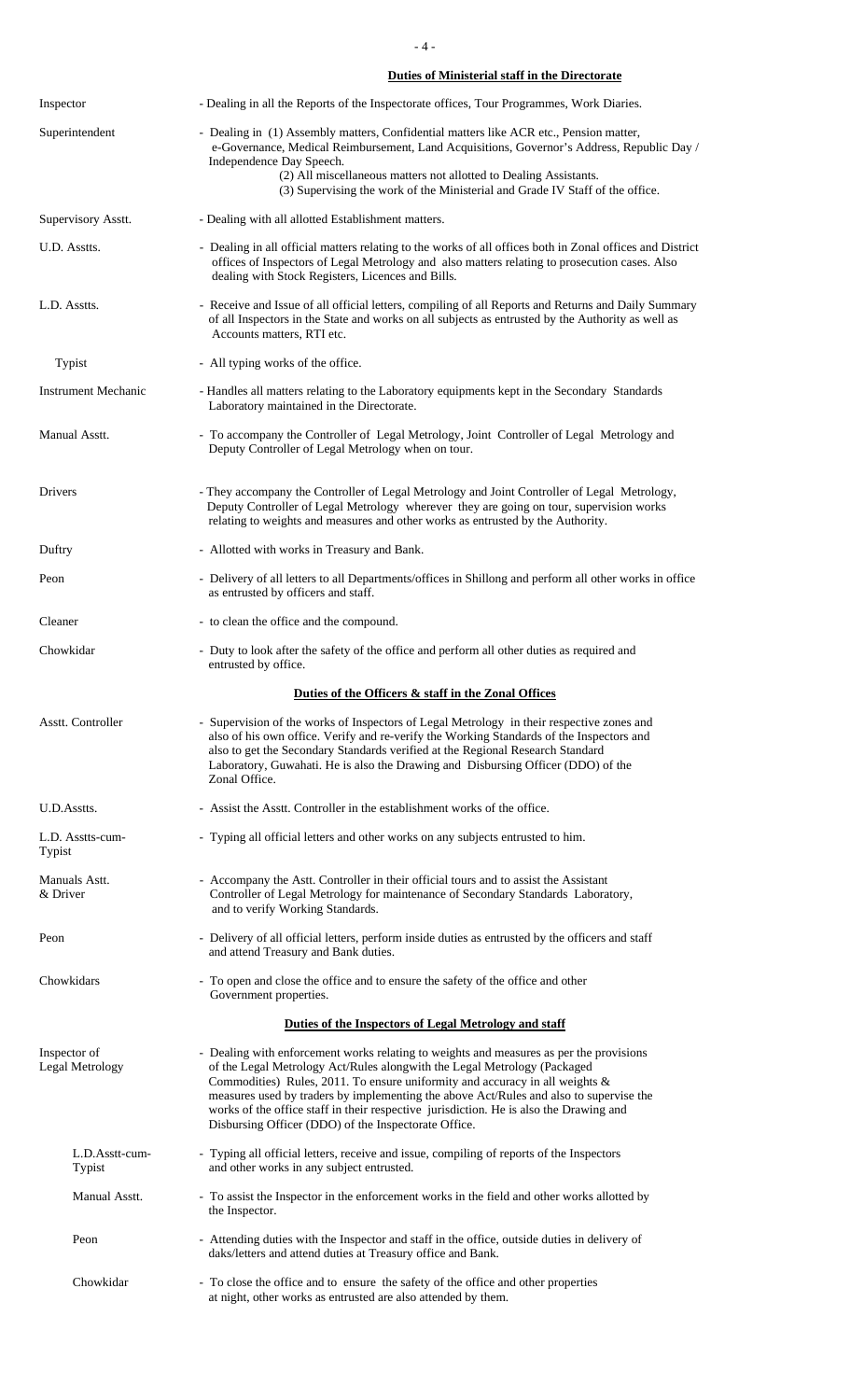2.11 **Addresses of the offices under the Department** – Directorate Level – 1. Controller of Legal Metrology Lower Lachumiere, 2. Joint Controller of Legal Metrology Pemple Road, 3. Deputy Controller of Legal Metrology  $\bigcup$  Shillong – 793001 Zonal Level – A. Zonal Offices **1. Asstt. Controller of Legal Metrology**, Eastern Zone, Lower Lachumiere, Temple Road, Shillong – 793001 2. Asstt. Controller of Legal Metrology, Wesstern Zone, Dakopgre, West Garo Hills District, **Tura.** The contract of the contract of the contract of the contract of the contract of the contract of the contract of the contract of the contract of the contract of the contract of the contract of the contract of the co Inspectors Office :- Khasi Hills - 1. Inspector of Legal Metrology, Lower Lachumiere, Shillong. East Khasi Hills District. 2. Inspector of Legal Metrology, Sohra, East Khasi Hills District. 3. Inspector of Legal Metrology, Nongstoin, West Khasi Hills District. 4. Inspector of Legal Metrology, Nongpoh, Ri – Bhoi District. 5. Inspector of Legal Metrology, Mawkyrwat South West Khasi Hills District Jaintia Hills - 1. Inspector of Legal Metrology, Jowai, West Jaintia Hills District. 2. Inspector of Legal Metrology, Khliehriat East Jaintia Hills District. Garo Hills - 1. Inspector of Legal Metrology, Tura, Dakopgre West Garo Hills District. 2. Inspector of Legal Metrology, Williamnagar, East Garo Hills District. 3. Inspector of Legal Metrology, Baghmara, South Garo Hills District. 4. Inspector of Legal Metrology, Resubelpara North Garo Hills District. 5. Inspector of Legal Metrology, Ampati

South West Garo Hills District.

2.12 The time scheduled for office hours both in the Directorate and District offices are –

Summer Season from 10.00 A.M. to 5.00 P.M.

Winter Season from 10.00 A.M to 4.30 P.M. starting from  $1<sup>st</sup>$  November to  $15<sup>th</sup>$  February every year.

- 5 -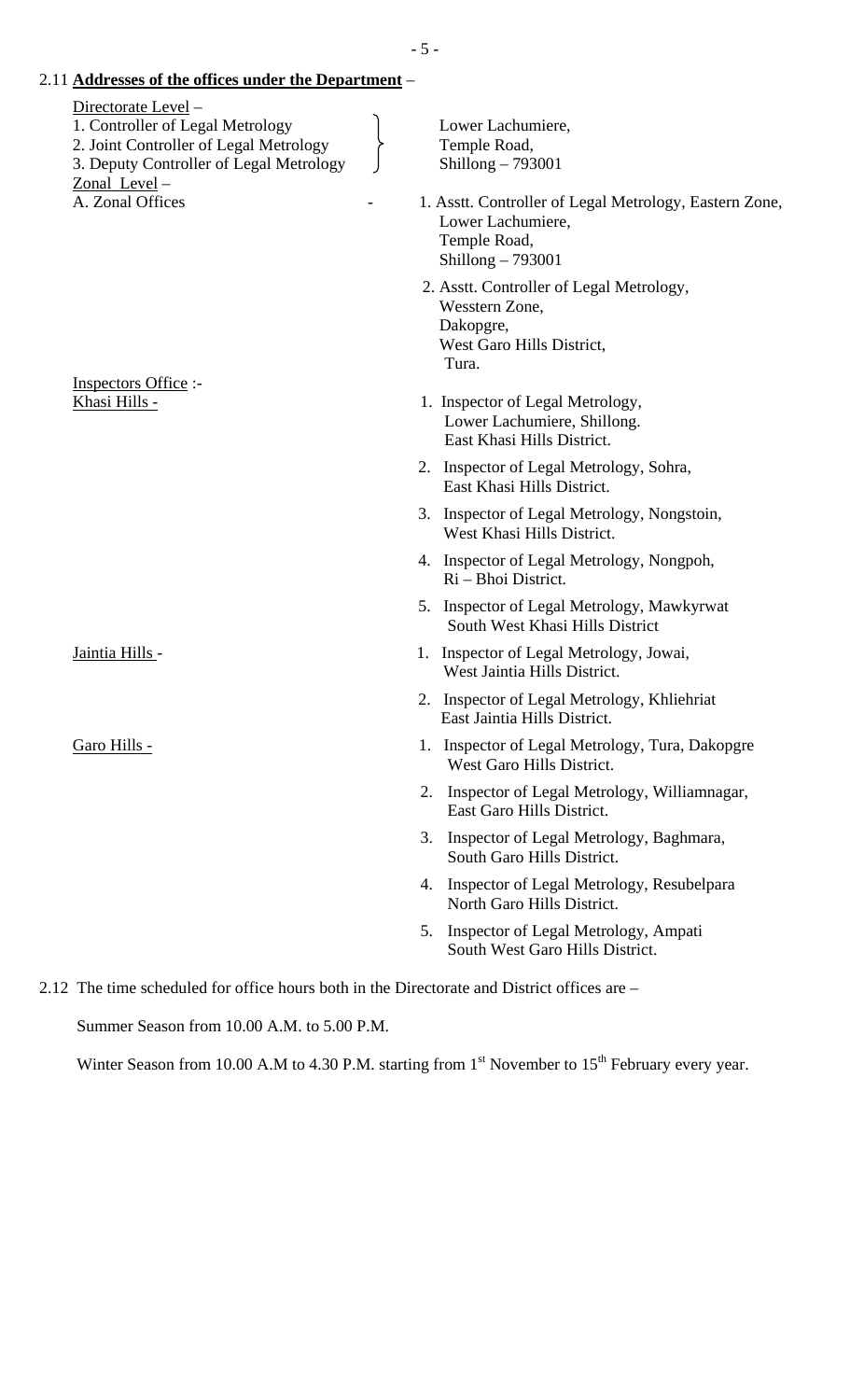## **Chapter – 4 (Manual 3)**

## **Rules, Regulation, Instructions, Manual and Records for Discharging functions**

4.1 List of rules, regulations, instructions, manual and records, held by public authority or under its control or used by its employees for discharging functions

| Sl.<br>No.   | Name/Title of the<br>document                                         | Type<br>of the<br>docum | Brief Write up on the documents                                                                                                                                     | From where one<br>can get a copy                                 | Fee charged<br>by the<br>Department |
|--------------|-----------------------------------------------------------------------|-------------------------|---------------------------------------------------------------------------------------------------------------------------------------------------------------------|------------------------------------------------------------------|-------------------------------------|
|              |                                                                       | ent                     |                                                                                                                                                                     |                                                                  | for a copy                          |
| $\mathbf{1}$ | The Legal Metrology Act,<br>2009.                                     | Act                     |                                                                                                                                                                     |                                                                  |                                     |
| 2.           | The Meghalaya Legal<br>Metrology (Enforcement)<br><b>Rules</b> , 2011 | Rules                   | The enforcement works of the                                                                                                                                        | From Book Stall.                                                 |                                     |
| 3.           | The Legal Metrology<br>(Packaged Commodities)<br>Rules, 2011.         | Rules                   | Department are carried out and<br>acted accordingly as per<br>provisions of the Legal Metrology<br>(Enforcement) Act/Rules. The<br>purpose of these Act/Rules is to | Also from the Web<br>Site<br>WWW//Fca.nic.in                     |                                     |
| 4.           | The Legal Metrology<br>(General) Rules, 2011.                         | Rules                   | eliminate illegal non-standard<br>weights & measures and to check<br>malpractices in charging higher                                                                | Xerox copy of the<br>Act/Rules can be<br>obtained from the       | Price as fixed                      |
| 5.           | The Meghalaya Legal<br>Metrology (Enforcement)<br><b>Rules</b> , 2011 | Rules                   | price in all packaged goods and to<br>ensure accuracy and uniformity in<br>all weights & measures,<br>weighing and measuring                                        | office of the<br>Controller of Legal<br>Metrology,<br>Meghalaya, | by the<br>publisher.                |
| 6.           | The Legal Metrology<br>(Approval of Models)<br>Rules, 211             | Rules                   | instruments used by the traders                                                                                                                                     | Shillong.                                                        |                                     |
| 7.           | The Legal Metrology<br>(National Standard) Rules,<br>2011             | Rules                   |                                                                                                                                                                     |                                                                  |                                     |
| 8.           | The Legal Metrology<br>(Numeration) Rules, 2011                       | Rules                   |                                                                                                                                                                     |                                                                  |                                     |
| 9.           | The Indian Institute of<br>Legal Metrology Rules,<br>2011             | Rules                   |                                                                                                                                                                     |                                                                  |                                     |

## **Chapter 5 (Manual – 4)**

## **Particulars of any arrangement that exists for consultation with or representation by the members of the public in relation to the formulation of its policy or implementation thereof**.

## **Formulation of Policy**.

5.1 Whether there is any to seek consultation/participation of public or its representatives for formulation of policies? If there is please provide details of provisions in the following format.

*Does not exist.* 

## **Implementation of Policy**

5.2 Whether there is any provision to seek consultation/preparation to seek consultation/participation of public or its representatives for implementation of Policies ? If there is please provide details of provisions in the following format.

*Does not exist*.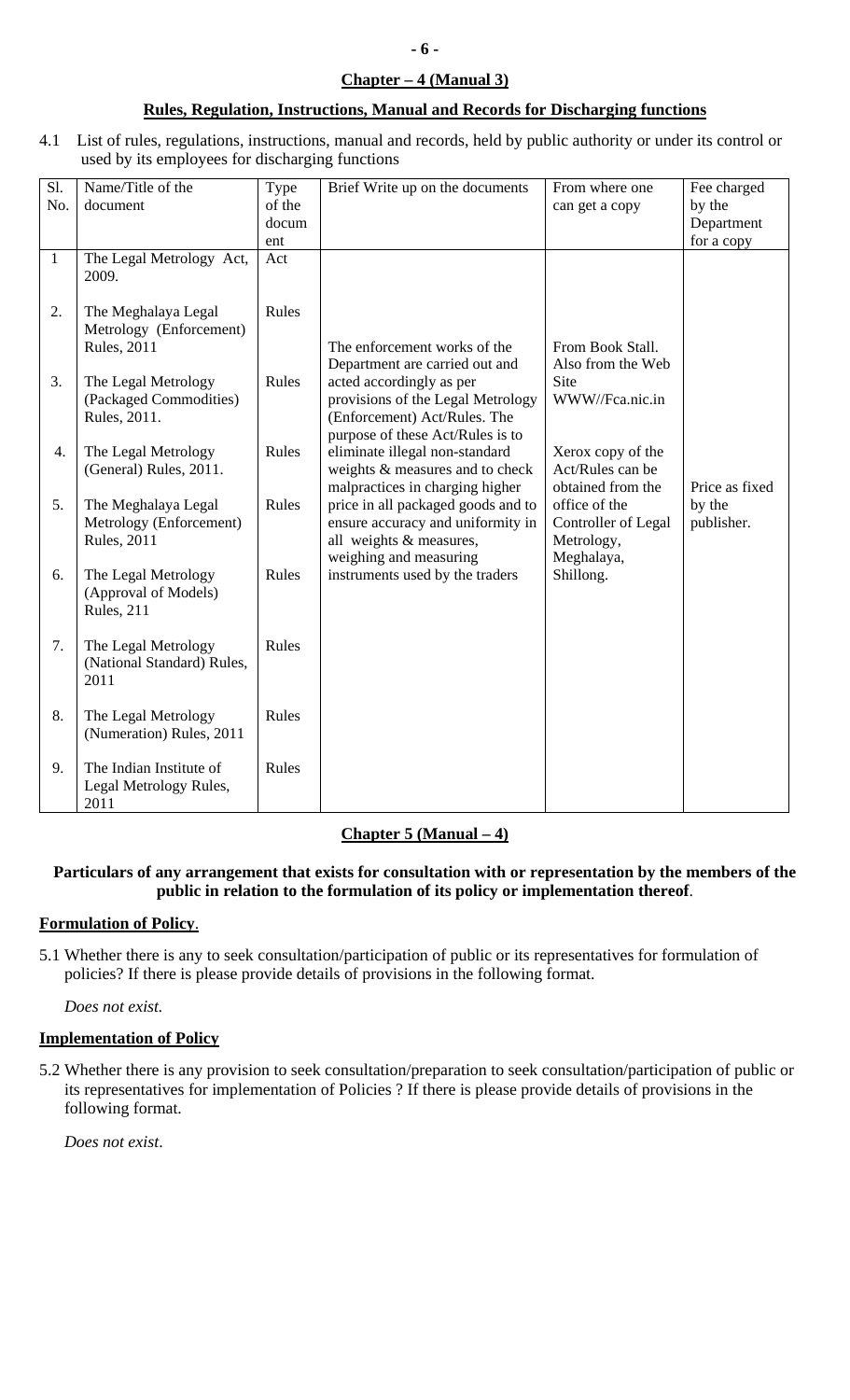## **Chapter 6 (Manual 5)**

## **A Statement of the categories of documents that are held by it or under its control.**

6.1 Use the format given below to give the information about the official documents. Also mention the place where the documents are available for e.g. at secretariat level, directorate level, others (Please mention the level in place of writing others)

| Sl. | Category | Name of the document and its introduction in one line.  | Procedure to       | Held                   |
|-----|----------|---------------------------------------------------------|--------------------|------------------------|
| No. | of the   |                                                         | obtain the         | by/Under               |
|     | document |                                                         | document           | control of.            |
| 1.  | Act      | The Legal Metrology Act, 2009                           | From Book          | <b>Book Stall</b>      |
|     |          |                                                         | Depot/Stall/also   |                        |
| 2.  | Rules    | The Legal Metrology (Packaged Commodities) Rules, 2011. | from Web Site      |                        |
|     |          |                                                         | WWW//Fca.nic.in    |                        |
| 3.  | Rules    | The Legal Metrology (Enforcement) Rules, 2011.          |                    | Office of              |
|     |          |                                                         |                    | the                    |
| 4.  | Rules    | The Legal Metrology (General) Rules, 2011.              |                    | Controller<br>of Legal |
|     |          |                                                         | From the office of | Metrology,             |
| 5.  | Rules    | The Meghalaya Legal Metrology (Enforcement) Rules, 2011 | the Controller of  | Meghalaya,             |
|     |          |                                                         | Legal Metrology,   | Shillong               |
| 6.  | Rules.   | The Legal Metrology (Approval of Models) Rules, 2011    | Meghalaya,         |                        |
|     |          |                                                         | Shillong           |                        |
| 7.  | Rules.   | The Legal Metrology (National Standard) Rules, 2011     |                    |                        |
|     |          |                                                         |                    |                        |
| 8.  | Rules    | The Legal Metrology (Numeration) Rules, 2011            |                    |                        |
|     |          |                                                         |                    |                        |
| 9.  | Rules    | The Indian Institute of Legal Metrology, Rules, 11      |                    |                        |

## **Chapter 7 (Manual 6)**

## **A Statement of Boards, Council, Committees and other bodies constituted as its part.**

7.1 Please provide information of Boards, Councils, Committees and other Bodies related to the Public Authority in the following format.

No Board, Council, Committees and other bodies have been constituted by this Directorate.

## **Chapter 8 (Manual 7)**

#### **The names, designations and other particulars of the Public Information Officers.**

8.1 Contact information about the Public Information Officers, Asstt. Public Information Officers and Department Appellate Authority.

#### **Name of the Public Authority** - Office of the Controller of Legal Metrology, Meghalaya, Shillong.

#### **Assistant Public Information Officers**:

| Ы.  | Name             | Designation                | S.T.D | Phone No. |      | Fax | Email                       | Address |
|-----|------------------|----------------------------|-------|-----------|------|-----|-----------------------------|---------|
| No. |                  |                            | Code  | Office    | Home |     |                             |         |
|     | Shri A.Rangslang | Deputy Controller of Legal | 0364  |           |      |     | controller.lm.meg@gmail.com |         |
|     |                  | Metrology, Meghalaya,      |       |           |      |     |                             |         |
|     |                  | Shillong                   |       |           |      |     |                             |         |

#### **Public Information Officers:**

| Sl. | Name               | Designation                 | S.T.D |         | Phone No. | Fax      | Email                    | Address |
|-----|--------------------|-----------------------------|-------|---------|-----------|----------|--------------------------|---------|
| No  |                    |                             | Code  | Office  | Home      |          |                          |         |
| 1.  | Shri S.S.Syiemlieh | Joint Controller of Legal   | 0364  | 2221537 |           | $0364 -$ | controller.lm.meg@gmail. |         |
|     |                    | Metrology, Meghalaya,       |       |         |           | 2221537  | com                      |         |
|     |                    | Shillong                    |       |         |           |          |                          |         |
| 2.  | Shri B.Nongbri     | Assistant Controller of     | 0364  | 2221464 |           |          | brixiusnongbri@gmail.com |         |
|     |                    | Legal Metrology, Eastern    |       |         |           |          |                          |         |
|     |                    | Zone, Shillong              |       |         |           |          |                          |         |
| 3.  | Shri S.T.Sangma    | Assistant Controller of     | 0364  | 233022  |           |          | sengpants@gmail.com      |         |
|     |                    | Legal Metrology, Western    |       |         |           |          |                          |         |
|     |                    | Zone, Tura                  |       |         |           |          |                          |         |
| 4.  | Shri M.P.Jala      | Inspector of Legal          | 0364  | 2504084 |           |          |                          |         |
|     |                    | Metrology, Incharge, of     |       |         |           |          |                          |         |
|     |                    | the Office of the Inspector |       |         |           |          |                          |         |
|     |                    | of Legal Metrology,         |       |         |           |          |                          |         |
|     |                    | Shillong.                   |       |         |           |          |                          |         |
| 5.  | Shri F.Khongshun   | Inspector of Legal          |       |         |           |          |                          |         |
|     |                    | Metrology, Sub-Division,    |       |         |           |          |                          |         |
|     |                    | Sohra                       |       |         |           |          |                          |         |
| 6.  | Shri L.Kharkongor  | Inspector of Legal          | 0339  | 291030  |           |          |                          |         |
|     |                    | Metrology, Ri-Bhoi          |       |         |           |          |                          |         |
|     |                    | District, Nongpoh           |       |         |           |          |                          |         |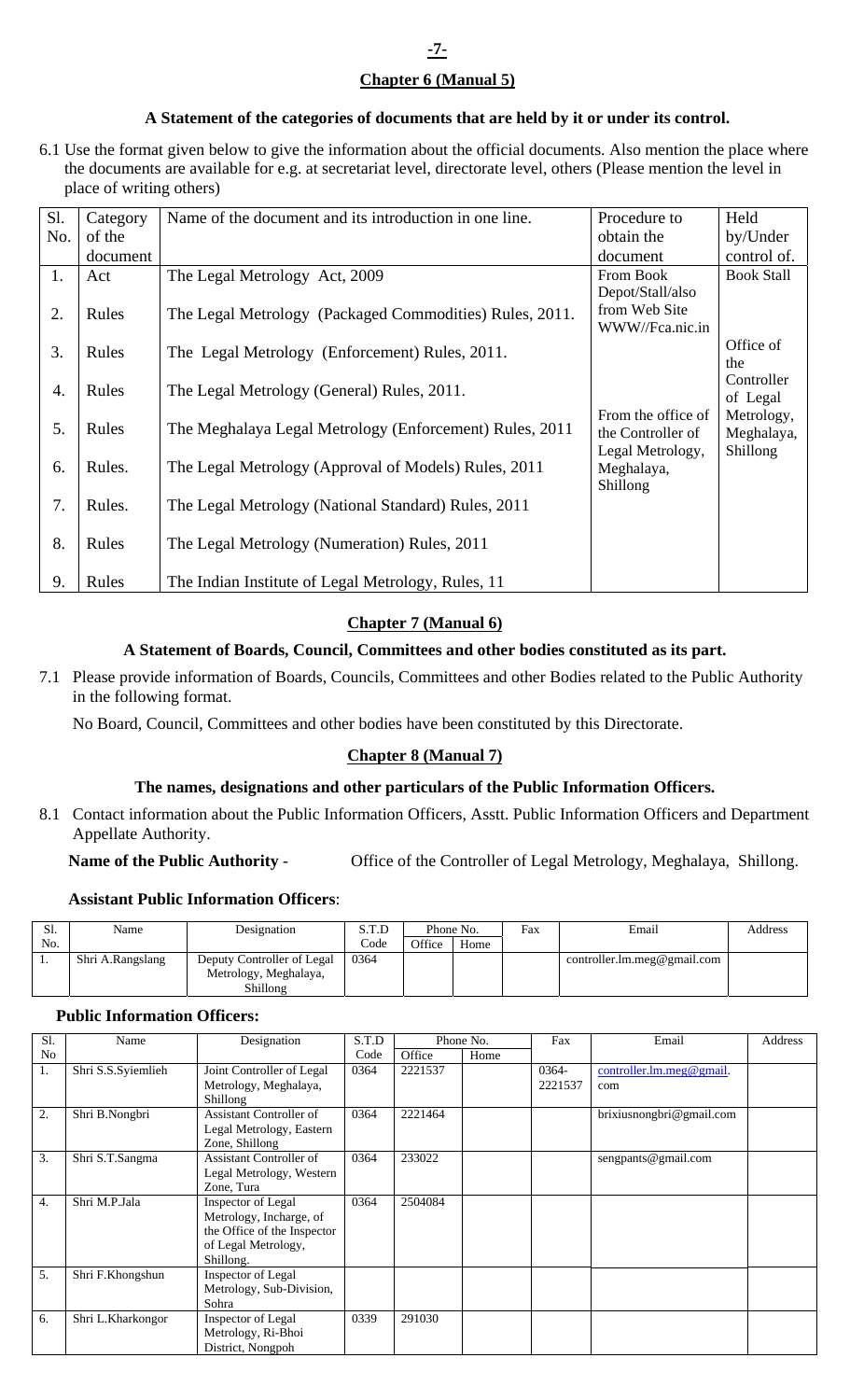| $\overline{7}$ . | Shri G.Kharshandi | Inspector of Legal<br>Metrology, West Khasi<br>Hills, Nongstoin                                      |       |        |  |                         |  |
|------------------|-------------------|------------------------------------------------------------------------------------------------------|-------|--------|--|-------------------------|--|
| 8.               | Shri I.Dkhar      | Inspector of Legal<br>Metrology, East Jaintia<br>Khasi Hills, Khliehriat                             |       |        |  |                         |  |
| 9.               | Shri K.M.Umlong   | Inspector of Legal<br>Metrology, South West<br>Khasi Hills, Mawkyrwat                                |       |        |  |                         |  |
| 10.              | Shri K.Shabong    | Inspector of Legal<br>Metrology, West Jaintia<br>Hills, Jowai                                        |       |        |  |                         |  |
| 11.              | Shri F.F.Sumer    | Inspector of Legal<br>Metrology, West Garo<br>Hills, Tura                                            | 03651 | 232180 |  |                         |  |
| 12.              | Shri R.K.Marak    | Inspector of Legal<br>Metrology, East Garo<br>Hills District,<br>Williamnagar (Additional<br>Charge) |       |        |  | raksangmarak@gmail.com  |  |
| 13.              | Shri C.D.Sangma   | Inspector of Legal<br>Metrology, South Garo<br>Hills, Baghmara                                       |       |        |  |                         |  |
| 14.              | Shri S.G.Momin    | Inspector of Legal<br>Metrology, South West<br>Garo Hills, Ampati                                    |       |        |  | saljrangmomin@gmail.com |  |
| 15.              | Shri R.K.Marak    | Inspector of Legal<br>Metrology, North Garo<br>Hills, Resubelpara                                    |       |        |  | raksangmarak@gmail.com  |  |

#### **Department A. Authority**

| Sl. | Name             | Designation      | S.T.D | Phone No. |         | Fax          | Email                       | Address |
|-----|------------------|------------------|-------|-----------|---------|--------------|-----------------------------|---------|
| No. |                  |                  | Code  |           |         |              |                             |         |
|     |                  |                  |       | Office    | Home    |              |                             |         |
|     | Shri P.M.Sangma, | Controller of    | 0364  | 2222576   | 2503416 | 0364-2222576 | controller.lm.meg@gmail.com |         |
|     | <b>MCS</b>       | Legal Metrology, |       | & PABX    |         |              |                             |         |
|     |                  | Meghalaya,       |       | 22342     |         |              |                             |         |
|     |                  | Shillong         |       |           |         |              |                             |         |

## **Chapter 9 (Manual 8)**

### **Procedure followed in decision making process.**

9.1 What is the procedure followed to take a decision for various matters? (A reference to Secretariat Manual and Rule of Business Manual, and other rules/regulations etc can be made?

 Matters of less importance are submitted for orders at the levels of the Joint Controller of Legal Metrology and Controller of Legal Metrology. For the important ones approval of Administrative Department is sought for by the office for any decision/order in the matter.

9.2 What are the documented procedures/laid down procedures/Defined Critieria/Rules to arrive at a particular decision for important matters? What are different levels through which a decision process moves?

 Important matters are routed through the Administrative Department and then to other concerned Departments of the Government from their level.

9.3. What are the arrangements to communicate the decision to the public?

 Instructions/decisions relating to weights and measures are communicated to the Public by making wide Publicity in the form of Advertisement, bill board and pamphlet.

9.4 Who are the officers at various levels whose opinions are sought for the process of decision making?

As 9.1 above.

9.5 Who is the final authority that vets the decision?

 For light and normal cases the decision rests with the Controller of Legal Metrology and for complicated ones, cases are entrusted to the Administrative Department of Legal Metrology for necessary action from their level.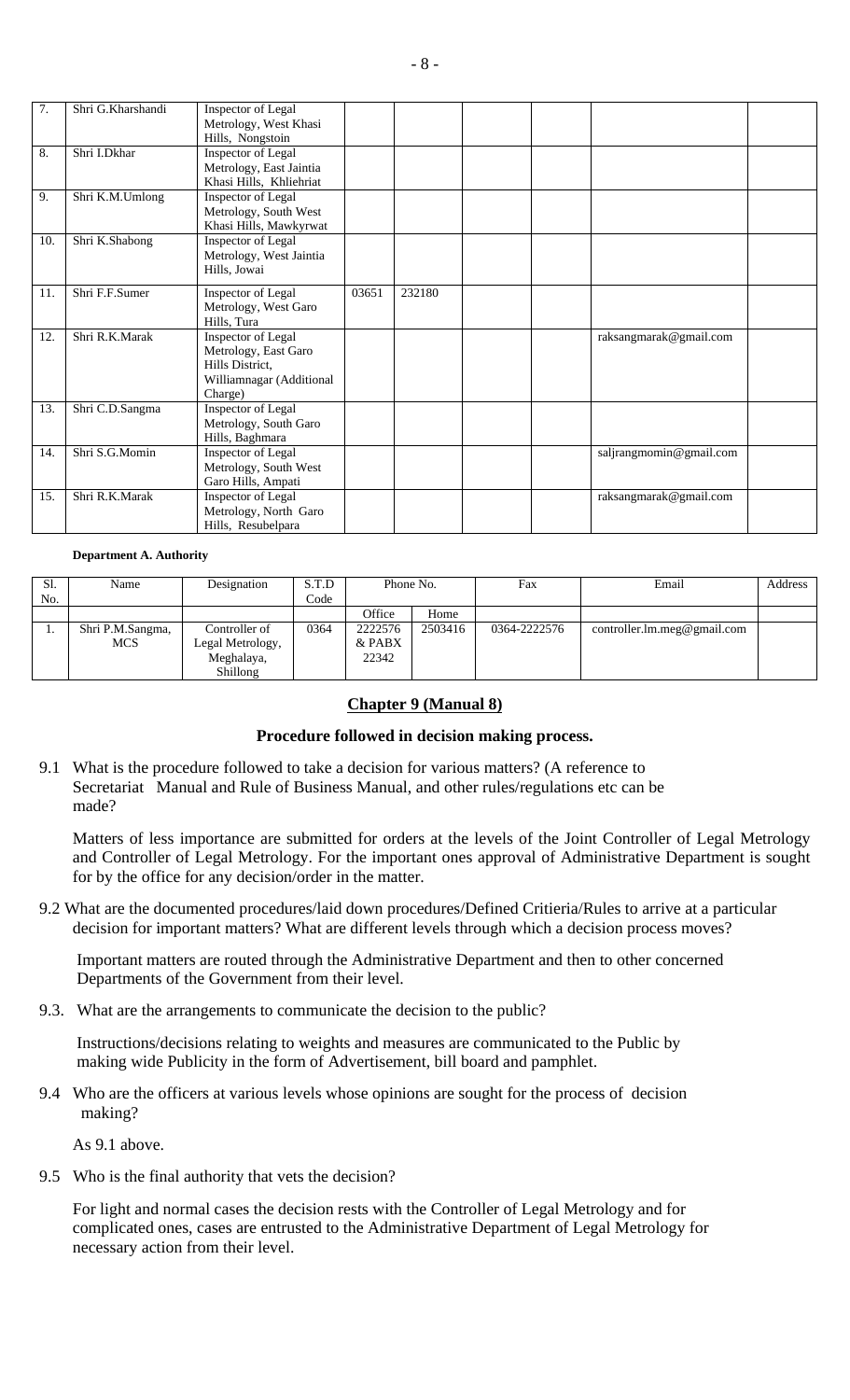9.6 Please provide information separately in the following format for the important matters on which the decision is taken by the Public Authority.

| Sl.No.                                             |                                                    |
|----------------------------------------------------|----------------------------------------------------|
| Subject in which decision is to be taken           | All Subjects                                       |
| Guideline/Direction, if any.                       | As per procedures, Rules/regulations prescribed by |
|                                                    | the Government.                                    |
| Process of execution                               |                                                    |
| Designation of the Officers involved in decision   | Controller of Legal Metrology                      |
| making                                             | Joint Controller of Legal Metrology                |
|                                                    |                                                    |
|                                                    |                                                    |
| Contact information of above mentioned Officers    | Phone Nos. 2222576 and PABX No.2342 for            |
|                                                    | <b>Controller of Legal Metrology</b>               |
|                                                    | Phone No. 2221537 for Joint Controller of Legal    |
|                                                    | Metrology.                                         |
| If not satisfied by the decision, where and how to | Appellate Authority who is the Controller of Legal |
| appeal.                                            | Metrology.                                         |

## **Chapter 10 (Manual 9)**

## **Directory of Officers and Employee**

10.1 Please provide information District Wise in following format.

| SI. | <b>NAME</b>          | <b>DESIGNATION</b>                                                | <b>STD</b>  | PHONE NO.            |             |  |
|-----|----------------------|-------------------------------------------------------------------|-------------|----------------------|-------------|--|
| No. |                      |                                                                   | <b>CODE</b> | <b>OFFIC</b>         | <b>HOME</b> |  |
| 1.  | Shri P.M.Sangma, MCS | <b>Controller of Legal Metrology</b>                              | 0364        | 2222576<br>PABX-2342 |             |  |
| 2.  | Shri S.S.Syiemlieh   | Joint Controller of Legal Metrology                               |             |                      |             |  |
| 3.  | Shri A.Rangslang     | Deputy Controller of Legal Metrology                              |             |                      |             |  |
| 4.  | Shri B.Nongbri       | Asstt. Controller of Legal Metrology, EZ,<br>Shillong             | 0364        | 2221464              |             |  |
| 5.  | Shri S.T.Sangma      | Asstt. Controller of Legal Metrology, WZ,<br>Tura                 | 03651       | 233022               |             |  |
| 6.  | Shri M.P.Jala        | Inspector of Legal Metrology, I/C,<br>Shillong                    | 0364        | 2504084              |             |  |
| 7.  | Smti J.Rapthap       | Inspector of Legal Metrology,<br>(Headquarter) Shillong           |             |                      |             |  |
| 8.  | Shri W.Chyne         | Inspector of Legal Metrology, Shillong                            |             |                      |             |  |
| 9.  | Shri F.Khongshun     | Inspector of Legal Metrology, Sohra                               |             |                      |             |  |
| 10. | Shri G.Kharshandi    | Inspector of Legal Metrology, Nongstoin                           |             |                      |             |  |
| 11. | Shri K.M.Umlong      | Inspector of Legal Metrology, Mawkyrwat                           |             |                      |             |  |
| 12. | Shri L.Kharkongor    | Inspector of Legal Metrology, Nongpoh                             |             |                      |             |  |
| 13. | Shri K.Shabong       | Inspector of Legal Metrology, Jowai                               |             |                      |             |  |
| 14. | Shri I.Dkhar         | Inspector of Legal Metrology, Khliehriat                          |             |                      |             |  |
| 15. | Shri F.F.Sumer       | Inspector of Legal Metrology, Tura                                | 03651       | 232180               |             |  |
| 16. | Shri R.K.Marak       | Inspector of Legal Metrology,<br>Williamnagar (Additional Charge) |             |                      |             |  |
| 17. | Shri C.D.Sangma      | Inspector of Legal Metrology, Baghmara                            |             |                      |             |  |
| 18. | Shri S.G.Momin       | Inspector of Legal Metrology, Ampati                              |             |                      |             |  |
| 19. | Shri R.K.Marak       | Inspector of Legal Metrology, Resubelpara                         |             |                      |             |  |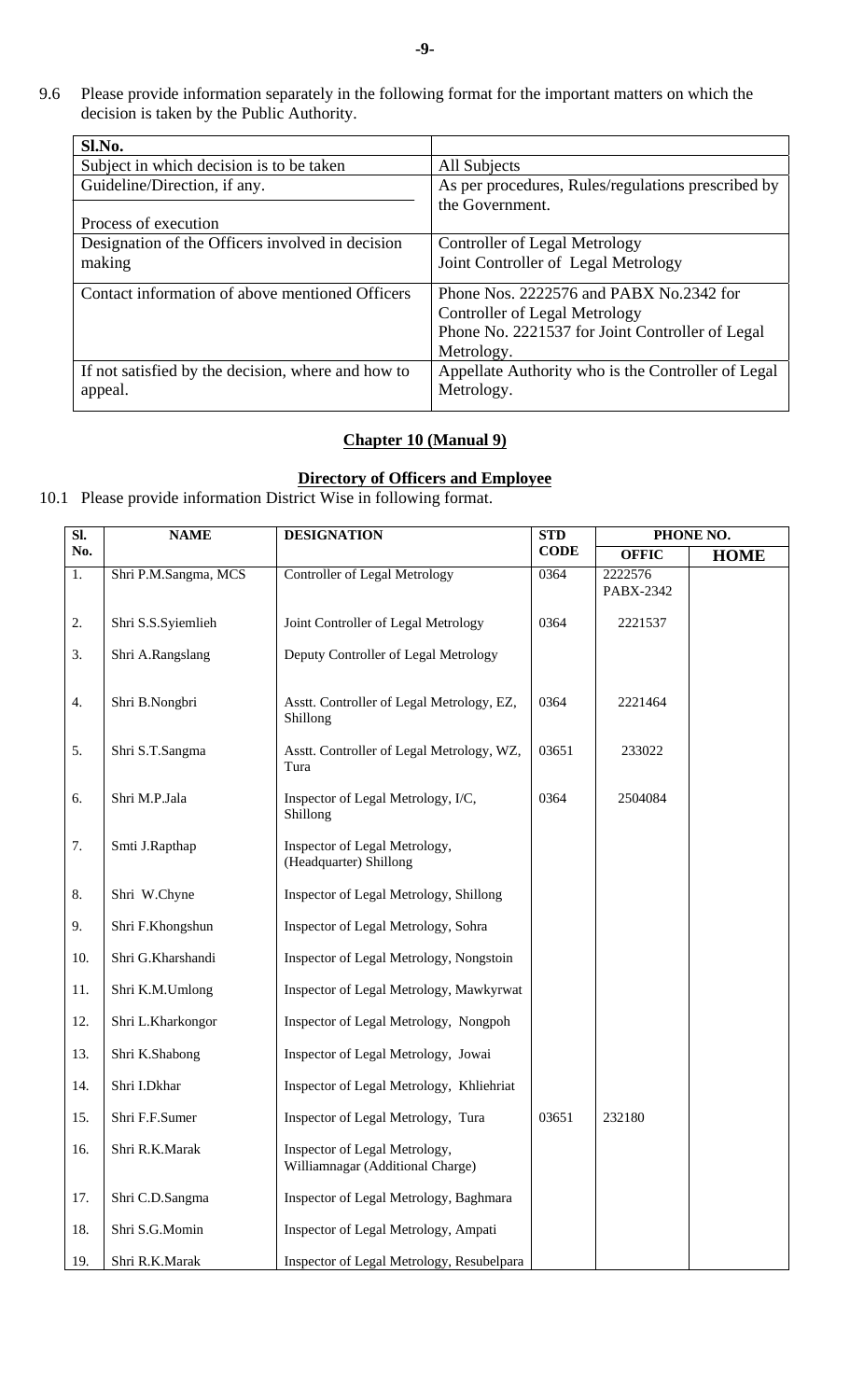## **Chapter 11 (Manual 10)**

The monthly renumeration received by each of the Officers and employees, including the System of Compensation as provided in Regulation.

13.1 Please provide information in following format

|                                                                                                                                                                                                                                                                                                                                                  | <b>Designation</b>                                                                                                                                                                                                                          | <b>Monthly</b><br>renumeration                                                                                                                                                                                                                     | Compensatio<br>n<br><b>Allowance</b>                                                                                                                                                                       | The procedure<br>to determine<br>renumeration<br>as provided in                    |
|--------------------------------------------------------------------------------------------------------------------------------------------------------------------------------------------------------------------------------------------------------------------------------------------------------------------------------------------------|---------------------------------------------------------------------------------------------------------------------------------------------------------------------------------------------------------------------------------------------|----------------------------------------------------------------------------------------------------------------------------------------------------------------------------------------------------------------------------------------------------|------------------------------------------------------------------------------------------------------------------------------------------------------------------------------------------------------------|------------------------------------------------------------------------------------|
| Shri P.M.Sangma, MCS<br>Shri S.S.Syiemlieh<br>Shri A.Ransglang<br>Shri B. Nongbri<br>Shri S.T. Sangma<br>Shri K. Shabong<br>Shri F.F. Sumer<br>Shri M.P. Jala<br>Shri I. Dkhar<br>Shri.K.Mylliemumlong<br>Smti. J. Rapthap<br>Shri. R.K. Marak<br>Shri. L. Kharkongor<br>Shri.F.Khongshun<br>Shri.G.Kharshandi<br>Shri.S.G.Momin<br>Shri.W.Chyne | <b>Controller of Legal Metrology</b><br>Joint Controller of Legal Metrology<br>Deputy Controller of Legal Metrology<br>Asstt. Controller of Legal Metrology<br>Asstt. Controller of Legal Metrology<br><b>Inspectors of Legal Metrology</b> | 99,000/-<br>$94,300/-$<br>$83,600/$ -<br>Pay slip pending with A.G/-<br>62,400<br>$62,400/$ -<br>$60,600/$ -<br>58,800/-<br>$52,200/-$<br>$52,200/-$<br>$52,200/$ -<br>$48,600/$ -<br>41,800/-<br>$41,800/-$<br>41,800/-<br>$41,800/-$<br>41,800/- | $15,050/-$<br>$14,815/-$<br>$12,608/-$<br>$13,220/-$<br>$11,220/-$<br>$11,130/-$<br>$10,440/-$<br>$12,540/-$<br>$12,540/-$<br>$10,110/-$<br>$10,525/-$<br>$8,370/-$<br>$9,415/-$<br>$8,815/-$<br>$8,815/-$ | the regulation<br>As per<br>Meghalaya 5 <sup>th</sup><br>Pay<br><b>Commissions</b> |
|                                                                                                                                                                                                                                                                                                                                                  |                                                                                                                                                                                                                                             |                                                                                                                                                                                                                                                    |                                                                                                                                                                                                            |                                                                                    |
| Superintendent.<br>1.<br>2.<br>3.<br>U.D.Astts.<br>4.<br>L.D.Asstts<br>5.<br>Typists<br>6.<br>7.<br><b>Drivers</b><br>8.<br>Manual Asstts.<br>Duftry<br>9.<br>10. Peons<br>11. Chowkidar<br>12. Cleaner                                                                                                                                          | Level -12<br>Level $-11$<br>Level $-10$<br>Level $-6$<br>Level $-5$<br>Level $-4$<br>Level $-3$<br>Level $-2$<br>$Level-2$<br>Level $-2$<br>$Level-1$<br>Level - 1                                                                          |                                                                                                                                                                                                                                                    |                                                                                                                                                                                                            | As per<br>Meghalaya 5 <sup>th</sup><br>Pay<br><b>Commissions</b>                   |
| 1. U.D. Assistant<br>2. LDA-cum-Typist<br>Driver<br>3.<br><b>Manual Assistant</b><br>4.<br>5. Peon                                                                                                                                                                                                                                               | Level $-8$<br>Level $-5$<br>Level - 3<br>Level $-2$<br>$Level-1$<br>$Level - 1$                                                                                                                                                             |                                                                                                                                                                                                                                                    |                                                                                                                                                                                                            | As per<br>Meghalaya 5 <sup>th</sup><br>Pay<br><b>Commissions</b>                   |
|                                                                                                                                                                                                                                                                                                                                                  | Shri.C.D.Sangma<br>6. Chowkidar                                                                                                                                                                                                             | <b>Supervisory Assistant</b><br>Instrument Mechanic.<br>Zonal & District Offices<br>Level - 1                                                                                                                                                      | <b>Directorate</b><br>Scale of Pay<br><b>Scale of Pay</b>                                                                                                                                                  | $8,815/-$                                                                          |

## **Chapter 12 (Manual 11)**

## **The Budget allocated to each Agency (Particulars of all Plans, proposed expenditure and reports on disbursement made**.

## **For Public Authorities responsible for developmental, construction, technical works.**

12.1 Please provide information about the details of the Budget for different activities under different Schemes in the given format.

| Sr.<br>No. | Name of<br>the | Activity | <b>Starting</b><br>date of | Planned<br>end date | Amount<br>proposed | Amount<br>sanction | Amount<br>released/ | Actual<br>expen | Responsible<br>Officer for the |
|------------|----------------|----------|----------------------------|---------------------|--------------------|--------------------|---------------------|-----------------|--------------------------------|
|            | scheme/        |          | the                        | of the              |                    | need               | disbursed           | diture          | quality and the                |
|            | Head           |          | activity                   | activity            |                    |                    | (no. of             | for the         | complete                       |
|            |                |          |                            |                     |                    |                    | install             | least           | execution of the               |
|            |                |          |                            |                     |                    |                    | ments)              | year            | work                           |
|            |                |          |                            |                     | Does not arise     |                    |                     |                 |                                |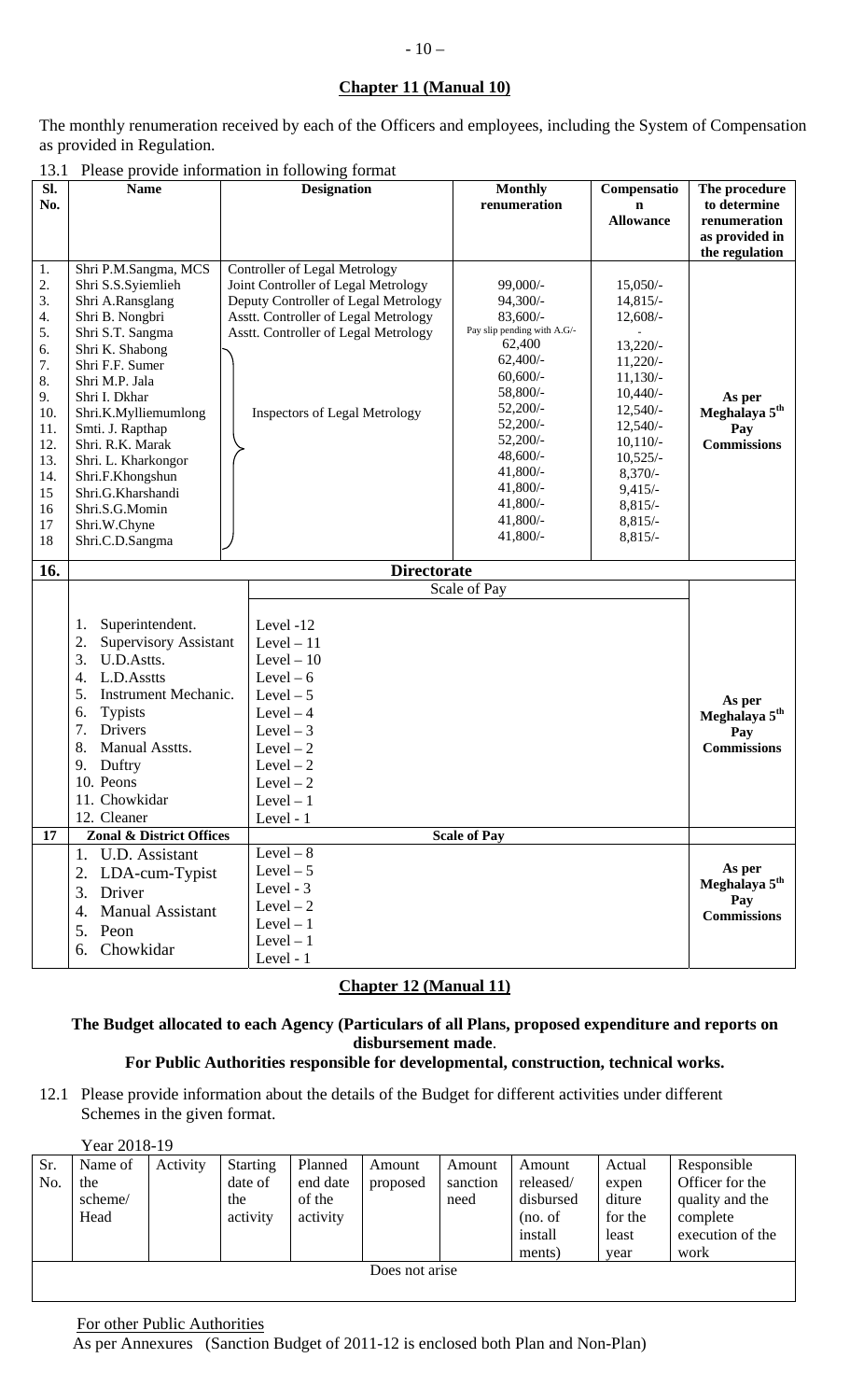## **Chapter 13 (Manual 12)**

#### **The manner of Execution of Subsidy Programmes**

13.1 The Department do not have such programmes.

#### **Chapter 14 (Manual 13)**

#### **Particulars of Recipients of Concessions, permits or authorization granted by it.**

14.1 The Department do not have any such programme of Concessions, permits or authorization.

#### **Chapter 15 (Manual 14)**

#### **Norm set by it for discharge of its functions**

15.1 Please provide the details of the Norms/Standards Set by the Department for execution of various activities/programmes

 For implementation of any Scheme/Programme, proposal for such scheme is being sent to Government in the Administrative Department for approval and sanction of the proposed Scheme.

#### **Chapter 16 (Manual 15)**

#### **Information available in an electronic form.**

16.1 Please provide the details of the information related to the various Schemes, which are available in the electronic format.

### Nil.

## **Chapter 17 (Manual 16)**

#### **Particulars of the facilities available to citizens for obtaining information**.

17.1 Means, methods or facilitation available to the public which are adopted by the Department for dissemination of information.

 (1) The Office issue instructions to the public in the form of advertisement given in English, Khasi and Garo Newspapers (2) by installation of Bill Boards in many important centres of the State (3) by distribution of pamphlet to the traders and consumers

#### **Chapter 18 (Manual 17)**

#### **Other useful information**.

# 1. What are Legal Metrology? What is the necessity of imposing these laws?<br>Means that next Metrology? What is the necessity of imposing these laws?

Means that part Metrology which treats units of weighment and measurement, methods weighment and measurement and weighing and measuring instruments in relation to the mandatory technical and legal requirement which have the object of ensuring public guarantee from the point of view of security and accuracy of weighment and measurement.

In order to ensure uniform enforcement of laws related to matters in Legal Metrology through out the country, the Govt. has enacted : (1) The Legal Metrology Act, 2009, (2) The Legal Metrology (Packaged Commodities) Rules, 2011, (3) The Legal Metrology (General) Rules, 2011, and (4) The Meghalaya Legal Metrology (Enforcement) Rules,2011.

#### **2. Is there any licence to manufacture, sale or repair weights and measures ?**

Yes, the Department issues licence to the manufacturer, dealer and repairer of weights &measures as per the provisions of the Act & Rules.

#### **3. How can consumer ensure that any weight & measure is standard or not?**

Every weight &measures is manufactured as per the specification and model laid down by the Govt. of India. Weight  $\&$  measures used by the traders are verified  $\&$  stamped by the Inspector of the Legal Metrology Department, after due verification, with a seal for ensuring the integrity of the stamp of Inspector and quarter in which it is verified.

#### **4. Who is the competent authority to grant licence?**

Controller of Legal Metrology Department is the competent authority to grant the licence. Application for licence should be submitted to the Inspector of Legal metrology who will inspect the firm and forward the same to Controller of Legal Metrology with recommendation for consideration.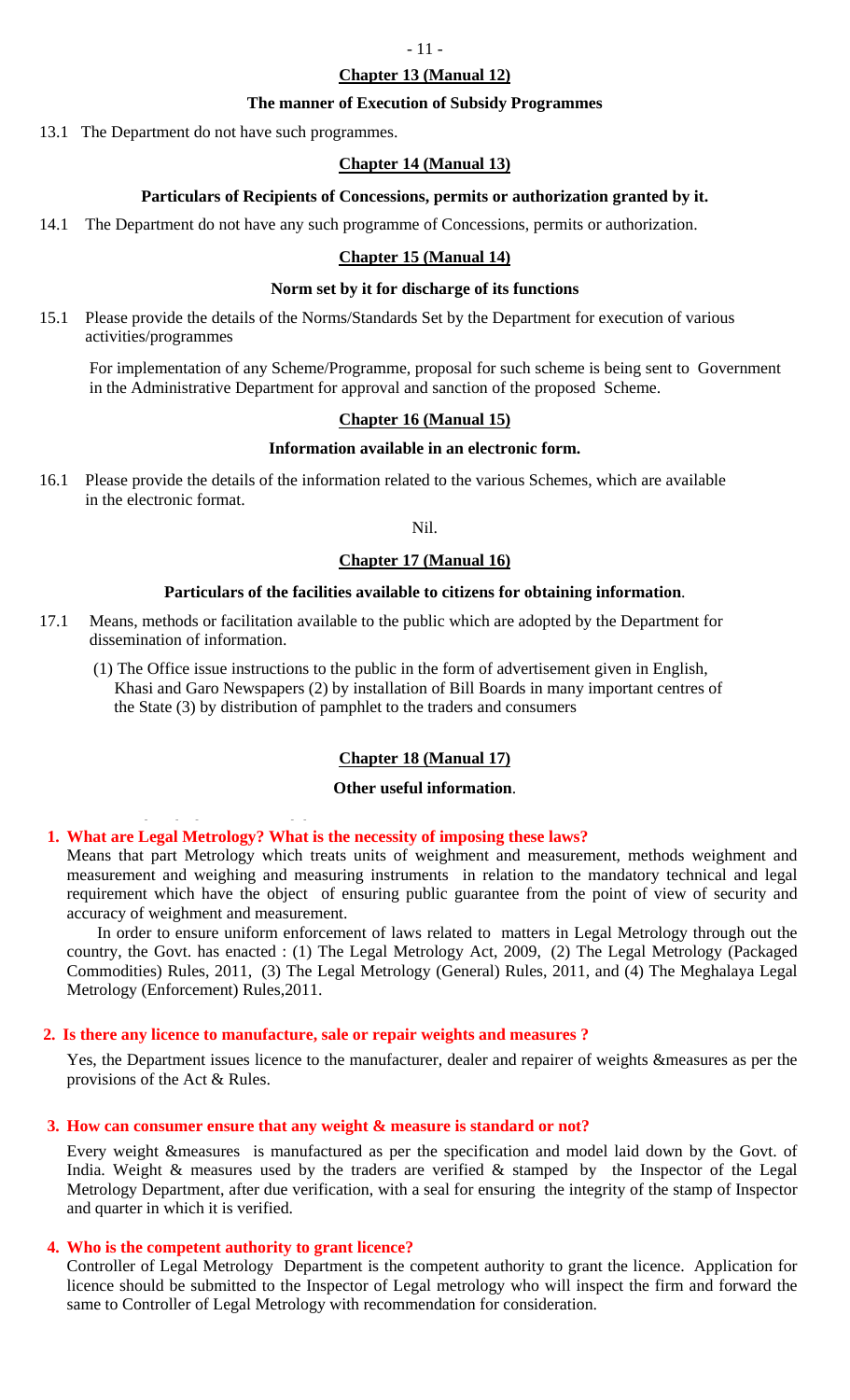#### **5. Who is packer ?**

Any person or a firm, which pre-packs any commodity whether in a bottle, tin, wrapper or otherwise in units suitable for sale, is a Packer. Packers need to get themselves registered with this Department.

#### **6. Who is an importer of packaged commodity?**

The person/firm who imports the packaged commodity from outside the country for sale is an importer. Every importer has to register himself with the Legal Metrology Department.

#### **7. What is pre-packed commodity?**

Any commodity which, is placed in a package without the purchaser being present, of whatever nature, whether sealed or not, so that the product contained therein has a pre-determined quantity.

## **8. Can a dealer charge legally more than the maximum retail price mentioned on the package?**

No, overcharging is an offence for which the trader can be prosecuted.

## **9. What is calibration?**

Means all the operations which are necessary for the purpose of determining the value of errors of a weight or measures and if necessary Verification and stamping of the capacity of the Vehicle Tank or its compartment or any equipment is called Calibration to determine the other Metrological properties of such weight or measures, also includes the actual fixing of the position of a gauge marks or scale marks may also be carried out with a view to permitting the use of weight or measures as a standard.

#### **10. What is the validity period of different weight or measure?**<br>
Validity Period<br>
Validity Period Name of Weights & Meaures

| <b>Tank Lorries</b>        | 12 Months |
|----------------------------|-----------|
| Cast Iron Weights          | 24 Months |
| <b>Bullion Weights</b>     | 24 Months |
| <b>Sheet Metal Weights</b> | 24 Months |
| <b>Counter Machine</b>     | 24 Months |
| <b>Capacity Measure</b>    | 24 Months |
| <b>Beam Scale</b>          | 24 Months |
| Length Measure             | 24 Months |
| Electronic Scale           | 12 Months |
| <b>Platform Machine</b>    | 12 Months |
| Weighbridges               | 12 Months |
| <b>Fuel Dispenser</b>      | 12 Months |
| <b>Storage Tank</b>        | 5 Years   |
| Dispensing Pump            | One year  |
| Weights & Measures         | One year  |

For the facility to the Traders the Government has created four Quarters (A)i.e Jan. to March (B) April to June (C) July to September (D) October to December.

**For example**:- Any weight or measure verified in January can be re-verified up to next due (A) Quarter i.e, within January to March without any penalty additional fees.

## **11. Who is the competent Authority for grant of registration to Packer/Manufacturer/ Packaged Commodities?**

The Controller, Legal Metrology is the competent Authority to grant. Registration as Packer/Manufacturer/Importer of packaged commodities.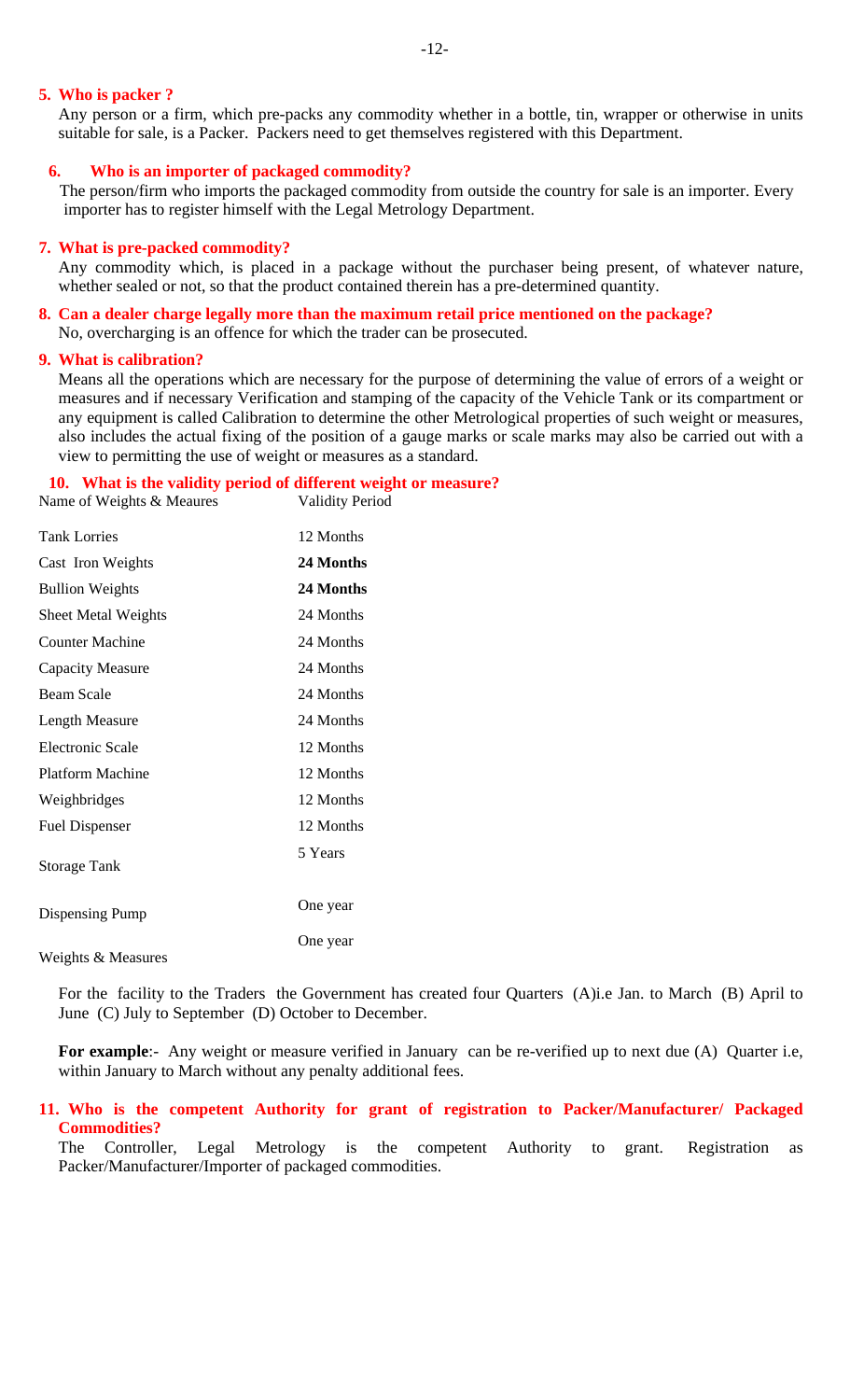**13. What are the precautions to be taken by a person while purchasing Pre-Packed Commodities from Whole seller/ Supplier/ Manufacturer/ Shopkeeper?** 

Every person who either purchase or sells any Commodity in Pre-packed form should ensure that it bears the following declarations:-

- Name and Address of Manufacturer/Packer/Importer.
- ii. The common and generic names of the commodities.
- iii. Net-quantity in terms of Standard Unit of weight or measure.
- iv. Month & year of Manufacture/Packing/Import.
- v. Sale price of item/packet as MRP Rs \_\_\_\_ (inclusive of all taxes).
- vi. Expiry date in case of eatable item.
- vii. Contact No. of the manufacturer/ packer or email address if available of the person who can be or the officer which can be contacted in case of consumer complaints.
- viii. Affixing individual stickers is not permissible for making declaration under these Rules.
- viii. Declaration shall be printed in Hindi or in English.

## **14. What are the requirements while purchasing the IMPORTED Items?**

The followings are the mandatory declarations required on a packet which have been imported and available for sale:

- i. Name and Address of the Importer OR packer OR Manufacturer.
- ii. The common and generic names of the commodities.
- iii. Net quantity in terms of Standard Unit of weight or measure.
- iv. Month and Year of Packing/importing.
- v. Maximum Retail Price MRP
	- Rs ..………. (Inclusive of All Taxes).
- vi. Contact no./ email of the manufacturer/packer/importer.
- vii. Declaration may be printed on a Label securely affixed to
	- the package or on a package itself.

## **15. What are the items on which the Legal Metrology ( Packaged Commodities) Rules, 2011 are not**

## **applicable?**

- The following are the items on which the PCR, 2011are not applicable:-
- 1. Any raw material for the use of Industrial purpose only.
- 2. Any part or material used in any Workshop, Service Station repairing bicycle, tricycle and Motor cycle.
- 3. Fast food items packed by Restaurant/hotel and the like.

4. Drugs/Medicines covered under Drug Control Order 1955. Scheduled and Non Scheduled formulation covered under the Drugs (Price Control) Order, 1995 made under Section

- 3 of Essential Commodities Act, 1955 (10 of 1955).
- 5. Agricultural farm products in packages of above 50 Kg.

## 15. **Can a person sell or use unstamped weights or measures?**

No, weights or measure shall be sold or offered, exposed or possessed for sale or used or kept for use in any transaction or for protection unless it has been verified & stamped by the Legal Metrology Officer.

## **16.Is the licence issued under Legal Metrology Act**

## **transferable?**

 No, A licence issued or renewed under this Act is not saleable or otherwise transferablethe Legal Metrology Officer or otherwise transferable.

## 17. **Is it necessary to display the certificate of verification?**

It is necessary to display every certificate of verification granted under the Act at a conspicuous place in the premises where such weights or measures are being, or intended or

likely to be used in any transaction or for protection.

18. **What is the penalty if a person fails to get the weights or measure verified or re verified in due time?**  Whoever, being required to present any weight or measure for verification or re-verification, omits or fails

without any reasonable cause to do so, shall be punished with fine which may not be less than two thousand but may extends to ten thousand rupees and such weight or measure can be seized on inspection.

## 19. **Is the licence for manufacturers/repairers/dealers of any weight & measure compulsory under the Legal Metrology Act, 2009. If so, what are the fees?**

 Yes, under sec.23 of Legal Metrology Act, 2009. no person shall make, manufacturer, repair, sell any weight or measure unless he holds a valid licence. Licence fees as per Schedule –

IV of the Meghalaya Legal Metrology (Enforcement) Rules, 2011.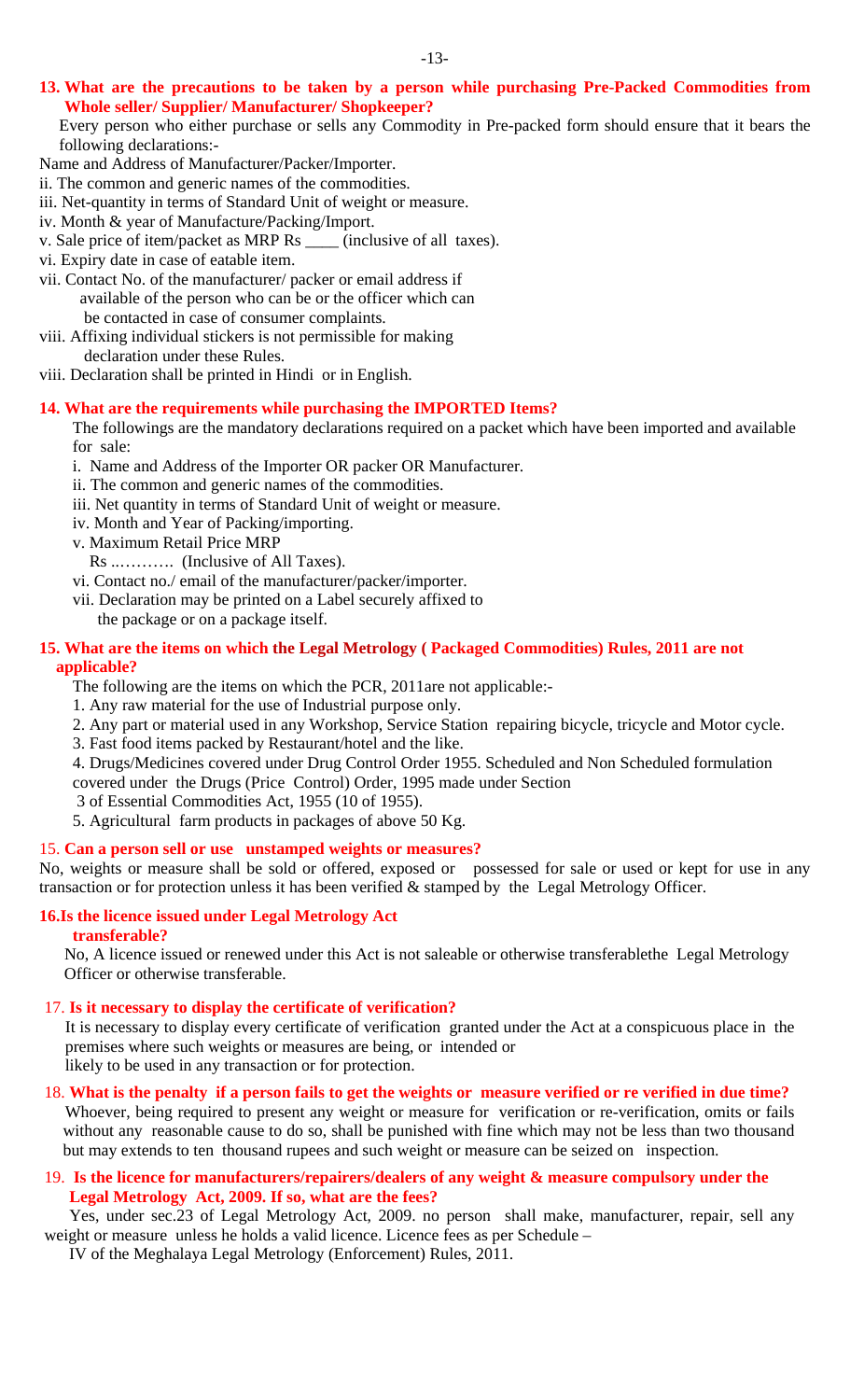#### 20. **Where the consumer can complain in case he finds any violation of Legal Metrology Act & Rules?**

 He can lodge a complain in the Office of Controller of Legal Metrology, Assistant Controller of Legal Metrology and in the Office of Inspector of Legal Metrology of the concerned District/ Sub- Division

- 21. **What is the penalty if a person whogives short / less deliveries?**  He shall be punished with fine which may extend to Rs.10,000/- (Rupees Ten thousand) only.
- 22.**What is the penalty if a person charges more than MRP printed in the packaged commodities?**  He shall be punished with fine which may extend to Rs.2,000/-( Two Thousand) only.

#### 23.**Is it mandatory for the user of weights & measures that he gets them verified and stamped only through licensed Dealer / Repairer?**

No, it is not mandatory. The user himself can get the weights  $\&$  measures verified  $\&$  stamped from the Inspector of concerned District/ Sub- Division.

#### 24.**Can any person use for commercial purpose any non verified weights & measures?**

 No, a person cannot use any unverified & unstamped weights & measure in any circumstances. He must use only weights & measures duly verified and stamped by the Legal MetrologyDepartment.

- (a) Used in any factory exclusively engaged in the manufacture of arms, or ammunitions or both, for the use of the armed forces of the union.
- (b) Used for scientific investigation or for research.
- (c) Manufactured exclusively for export.

#### 25. **Who is the competent authority to register any person who intends to import or export any weights & measures?**

 Every person who intends to import/export any weight & measure needs to register himself with Department of Legal Metrology, Government of India as importer/exporter.

#### 26. **What are the instances where stamping and verification is not necessary under the Legal Metrology Act, 2009?**

The provisions of this Act, in so far as they relates to the verification and stamping of weights & measures, shall not apply to any weights &measures which is:

#### 27. **What are the words or expression which can not be used on the pre-packed commodities?**

 The following words or expression which tends to create an exaggerated, misleading or inadequate impression as to the quantity of the commodity contained in the package like minimum, not less than, average, about, approximately or other words of similar nature.

#### 28. **Where to make application for registration as Packer or importer of package commodities?**

 Application can be made to the Director of Legal Metrology, Government of India or ControllerLegal Metrology of States and UTs.

#### 29. **Can a packer paste stickers on printed MRP on the plea of rate revised?**

No.

#### 30. **Can a chemist overcharge beyond MRP on plea that Medicine are not covered under Legal Metrology Rules?**

 Exemption in respect of Scheduled and Non-Scheduled formulations covered under the Drugs (Price Control) Order,

1995 made under Section 3 of the Essential Commodities Act, 1955 (10 of 1955).

31. **Where complaint regarding short delivery of LPG / Petrol can be made?** 

 Complaints may be made In the office of Controller of Legal Metrology, zonal office (Assistant Controller of Legal Metrology) and Inspector of Legal Metrology office of the concerned district office / Sub-Division.

#### 32. **What is the penalty if short weight cylinders are sold?**

For short delivery of Gas Cylinders the fine can be imposed which may extend to Rs.10,000/-.

#### 33. **Where are courts of Legal MetrologyDepartment made to protect the rights of the consumers? Can anybody lodge the complain there ?**

 Any person aggrieved or a recognised consumer association can file its complaint in the Court of National, State and District Consumer Forum.

#### 34. **Where complaints can be made in Legal Metrology Department. about short Weighment? If there is necessary to disclose identity to make such complaints ?**

 Complaints can be made to the Office of the Controller of Legal Metrology, Assistant Controller and respective Inspector of Legal Metrology or over telephone or in writing or by email.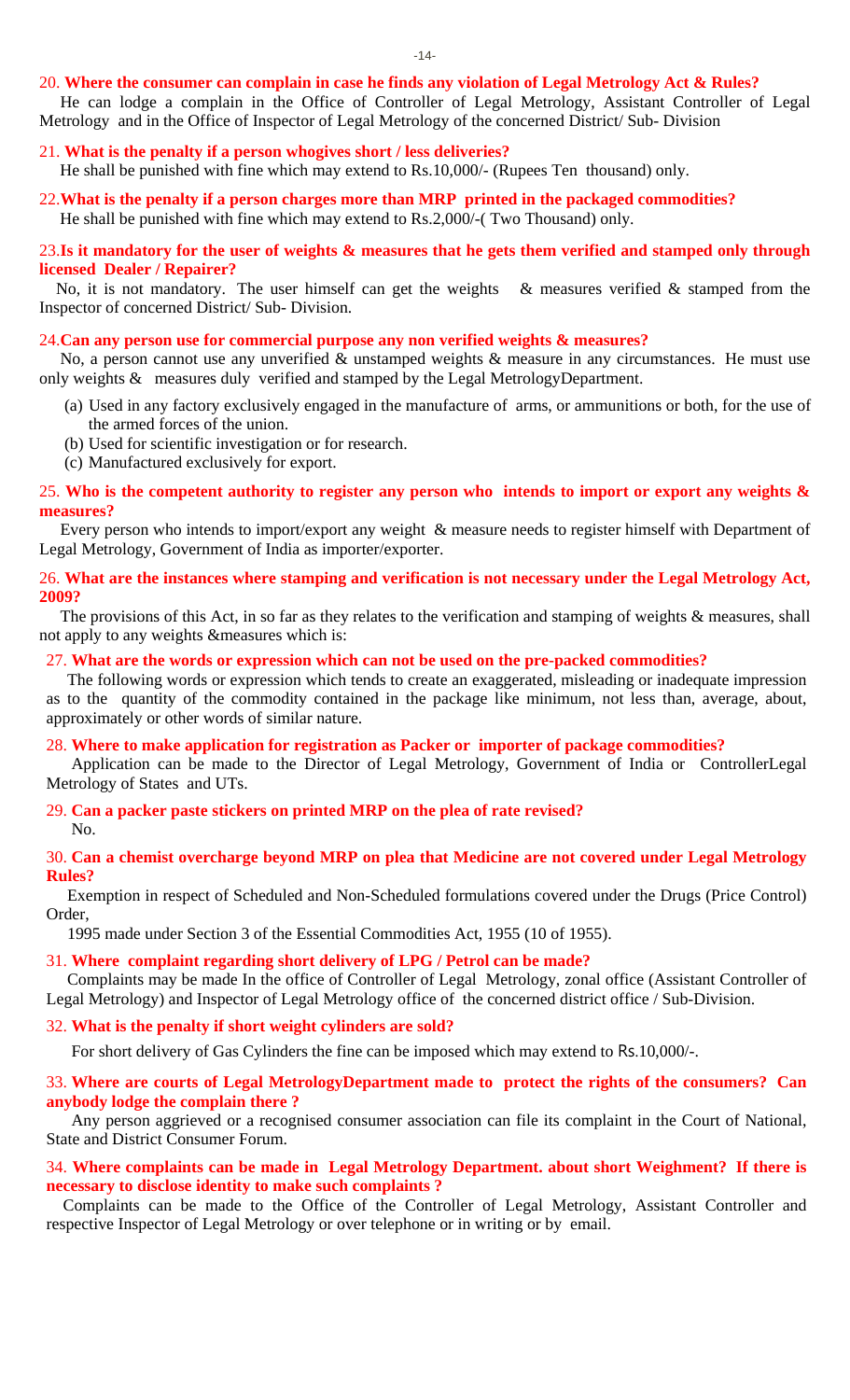#### 35.**Where complaints could be made against the officials of the Department ?**

Such complaints could be made in the Office of 1) Controller of Legal Metrology or 2) Commissioner  $\&$ Secretary , Legal Metrology Department, Shillong.

#### 36.**What work is looked after by the Legal Metrology District Offices ?**

 The main works of the Inspector of Legal Metrology in the District is to verify and stamp the weight and measure, weighing and measuring instrument regularly. In the mean time he has to inspect and check the weights and measures and other activities related to Legal Metrology Department.

#### 37. **How the stamping is done in the District/Sub-Division Office of the Legal Metrology Department?**

 Every weight & measure, weighing & measuring instruments is checked for accuracy and after receiving the prescribed Government fees, the weights &measures is stamped by the seal provided to the Inspector of Legal Metrology and verification Certificate is issued simultaneously, the request has to be made for the stamping. The fees realised is deposited to Government Treasury regularly.

#### 38. How theLegal MetrologyDistrict organised ?

The Legal Metrology is organised in the eleven districts and one Sub-Division of the State to carry out the work entrusted to each officer. The District Office is looked after by Inspector of Legal Metrology along with his staff.

#### 39.**How the Legal Metrology District organised ?**

 The Legal Metrology has set up offices in the eleven districts and one Sub-Division of the State to carry out the work entrusted to each officer. The District Office is looked after by Inspector of Legal Metrology along with his staff.

| 18.2 | Related to seeking information                                                                                             | $-$ As guided in the Right to Information Act/Rule.                                                                                                                                                                                                 |
|------|----------------------------------------------------------------------------------------------------------------------------|-----------------------------------------------------------------------------------------------------------------------------------------------------------------------------------------------------------------------------------------------------|
| 18.3 | With relation to training imparted to<br>Public by Public Authority                                                        | - The Department is enforcing the provisions of the Act/ Rules<br>relating to weights & measures which does not need any<br>training to the public.                                                                                                 |
| 18.4 | With relation imparted to public<br>by Public Authority                                                                    | - As 18.3 above.                                                                                                                                                                                                                                    |
| 18.5 | With relation of registration process                                                                                      | - No registration is taken by office except registration of<br>Manufacturers and Packers of Packaged Commodities under the<br>Packaged Commodity Rules 2011.                                                                                        |
| 18.6 | With relation to collection of Tax<br>by Public Authority (Municipal<br>Corporation, Trade Tax,<br>Entertainment Tax, etc. | - Does not arise.                                                                                                                                                                                                                                   |
| 18.7 | electricity/Water supply, temporary $\&$<br>permanent disconnection etc.                                                   | With relation to issuing new connection- Does not arise in respect of this Department.                                                                                                                                                              |
| 18.8 | Details of any other Public Services,<br>provided by the P/Authority                                                       | - Service to the Public is through the enforcement staff whose<br>duties are to ensure transparency and correctness in weights<br>& measures and that packaged commodities are not sold at the<br>price higher than the MRP inclusive of all taxes. |

#### \* \* \* \* \*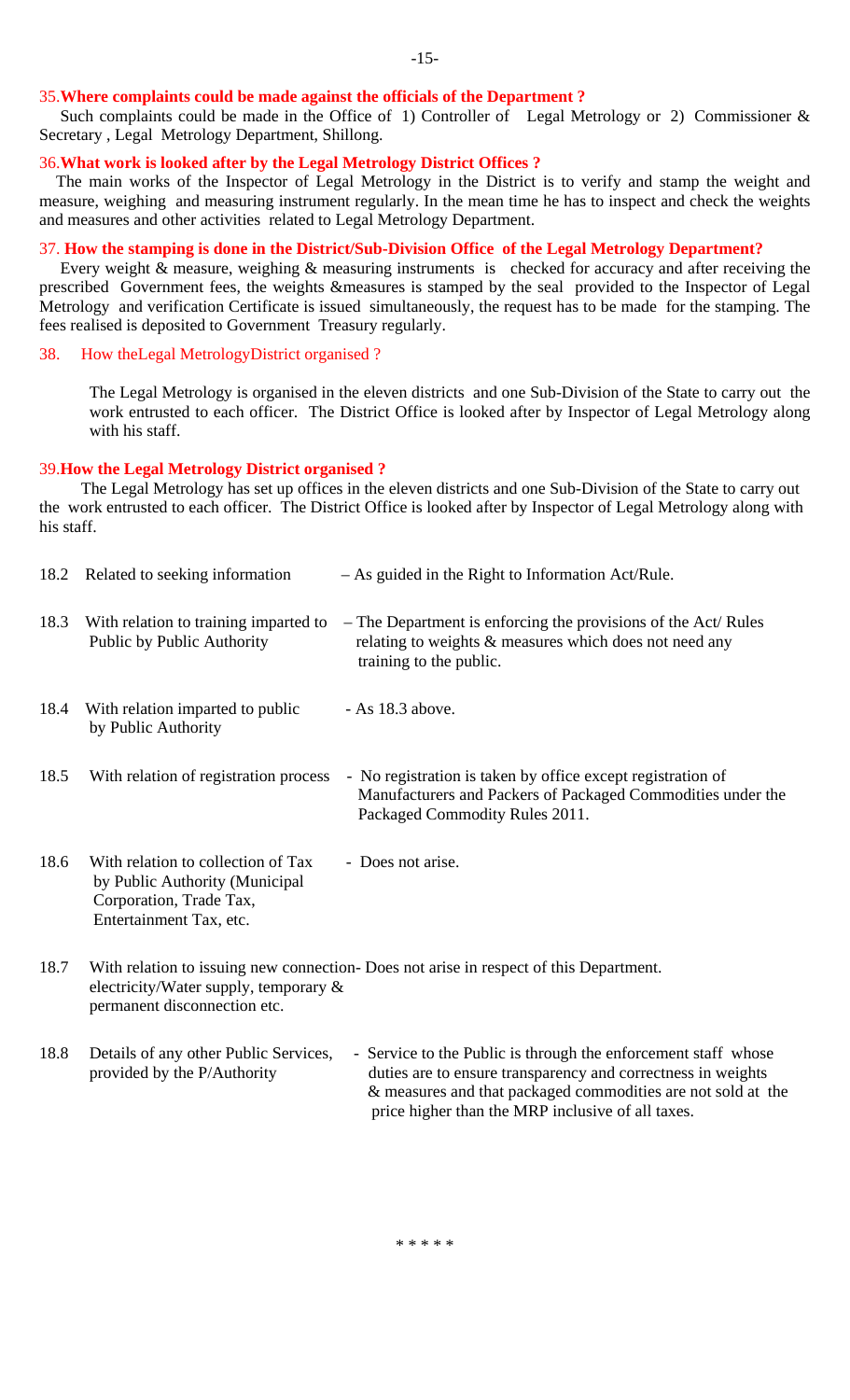#### **ANNEXURE I**

## **STATEMENT SHOWING THE LIST OF FAAS/PIOS/APIOS OF THE LEGAL METROLOGY DEPARTMENT.**

| Sl. | Public Authority                                                                                                                                                                                          | Public Information Officer                                                                                               | <b>Assistant Public</b>                                      |                                                                                                                 |
|-----|-----------------------------------------------------------------------------------------------------------------------------------------------------------------------------------------------------------|--------------------------------------------------------------------------------------------------------------------------|--------------------------------------------------------------|-----------------------------------------------------------------------------------------------------------------|
| No. |                                                                                                                                                                                                           |                                                                                                                          | <b>Information Officer</b>                                   | First Appellate Authorities.                                                                                    |
| 1.  | Office of the Controller of<br>Legal Metrology,<br>Meghalaya, Shillong                                                                                                                                    | Shri S.S.Syiemlieh of Legal<br>Metrology<br>Ph No.2221537                                                                | Shri A.Rangslang,<br>Deputy Controller of<br>Legal Metrology | Shri P.M.Sangma, MCS<br>Controller of Legal Metrology,<br>Meghalaya, Shillong<br>Ph No. 2222576<br>& PABX 22342 |
| 2.  | Office of the Assistant<br>Shri B.Nongbri<br>Controller of Legal<br><b>Assistant Controller of Legal</b><br>Metrology, Eastern Zone,<br>Metrology, Eastern Zone,<br>Shillong<br>Shillong<br>Ph No.2221464 |                                                                                                                          |                                                              | Controller of Legal Metrology,<br>Meghalaya, Shillong<br>Ph No. 2222576                                         |
| 3.  | Office of the Assistant<br>Controller of Legal<br>Metrology, Western Zone,<br>Tura                                                                                                                        | Shri S.T.Sangma<br><b>Assistant Controller of Legal</b><br>Metrology, Western Zone,<br>TuraPh No.233022                  |                                                              | $-Do-$                                                                                                          |
| 4.  | Office of the Inspector of<br>Legal Metrology, East Khasi<br>Hills, Shillong                                                                                                                              | Shri M.P.Jala<br>In-Charge, Shillong of the<br>office of the Inspector of Legal<br>Metrology, Shillong,<br>Ph No.2504084 |                                                              | $-Do-$                                                                                                          |
| 5.  | Office of the Inspector of<br>Legal Metrology, East Khasi<br>Hills, Sohra                                                                                                                                 | Shri F.Khongshun Inspector of<br>Legal Metrology (East Khasi<br>Hills)Sohra, Sub-division,<br>Sohra                      |                                                              | $-Do-$                                                                                                          |
| 6.  | Office of the Inspector of<br>Legal Metrology, Ri-Bhoi<br>District, Nongpoh                                                                                                                               | Shri K.Kharkongor<br>Inspector of Legal Metrology,<br>Ri-Bhoi District, Nongpoh<br>Ph.No.291030                          |                                                              | Do-                                                                                                             |
| 7.  | Office of the Inspector of<br>Legal Metrology, West Khasi<br>Hills, Nongstoin                                                                                                                             | Shri G.Kharshandi<br>Inspector of Legal<br>Metrology, West Khasi Hills,<br>Nongstoin                                     |                                                              | Do-                                                                                                             |
| 8   | Office of the Inspector of<br>Legal Metrology, South West<br>Khasi Hills, Mawkyrwat                                                                                                                       | Shri K.M.Umlong<br>Inspector of Legal<br>Metrology, South West Khasi<br>Hills, Mawkyrwat                                 |                                                              | D <sub>o</sub> -                                                                                                |
| 9.  | Office of the Inspector of<br>Legal Metrology, West Jaintia<br>Hills, Jowai                                                                                                                               | Shri K.Shabong,<br>Inspector of Legal Metrology,<br>West Jaintia Hills, Jowai                                            |                                                              | Do-                                                                                                             |
| 10. | Office of the Inspector of<br>Legal Metrology, East Jaintia<br>Hills, Khliehriat                                                                                                                          | Shri I.Dkhar,<br>Inspector of Legal Metrology,<br>East Jaintia Hills, Khliehriat.                                        |                                                              | Do-                                                                                                             |
| 11. | Office of the Inspector of<br>Legal Metrology, West Garo<br>Hills, Tura                                                                                                                                   | Shri F.F.Sumer<br>Inspector of Legal Metrology,<br>West Garo Hills, Tura<br>Ph.No.232180                                 |                                                              | Do-                                                                                                             |
| 12. | Office of the Inspector of<br>Legal Metrology, South west<br>Garo Hills, Ampati                                                                                                                           | Shri S.G.Momin<br>Inspector of Legal Metrology,<br>South west Garo Hills, Ampati                                         |                                                              | Do-                                                                                                             |
| 13. | Office of the Inspector of<br>Legal Metrology, South Garo<br>Hills, Baghmara                                                                                                                              | Shri C.D.Sangma<br>Inspector of Legal Metrology,<br>South Garo Hills, Baghmara                                           |                                                              | D <sub>o</sub> -                                                                                                |
| 14. | Office of the Inspector of<br>Legal Metrology, East Garo<br>Hills, Williamnagar                                                                                                                           | Shri R.K.Marak,<br>Inspector of Legal Metrology,<br>East Garo Hills, Williamnagar                                        |                                                              | Do-                                                                                                             |
| 15. | Office of the Inspector of<br>Legal Metrology, North Garo<br>Hills, Resubelpara                                                                                                                           | Shri R.K.Marak,<br>Inspector of Legal Metrology,<br>North Garo Hills, Resubelpara                                        |                                                              | $Do-$                                                                                                           |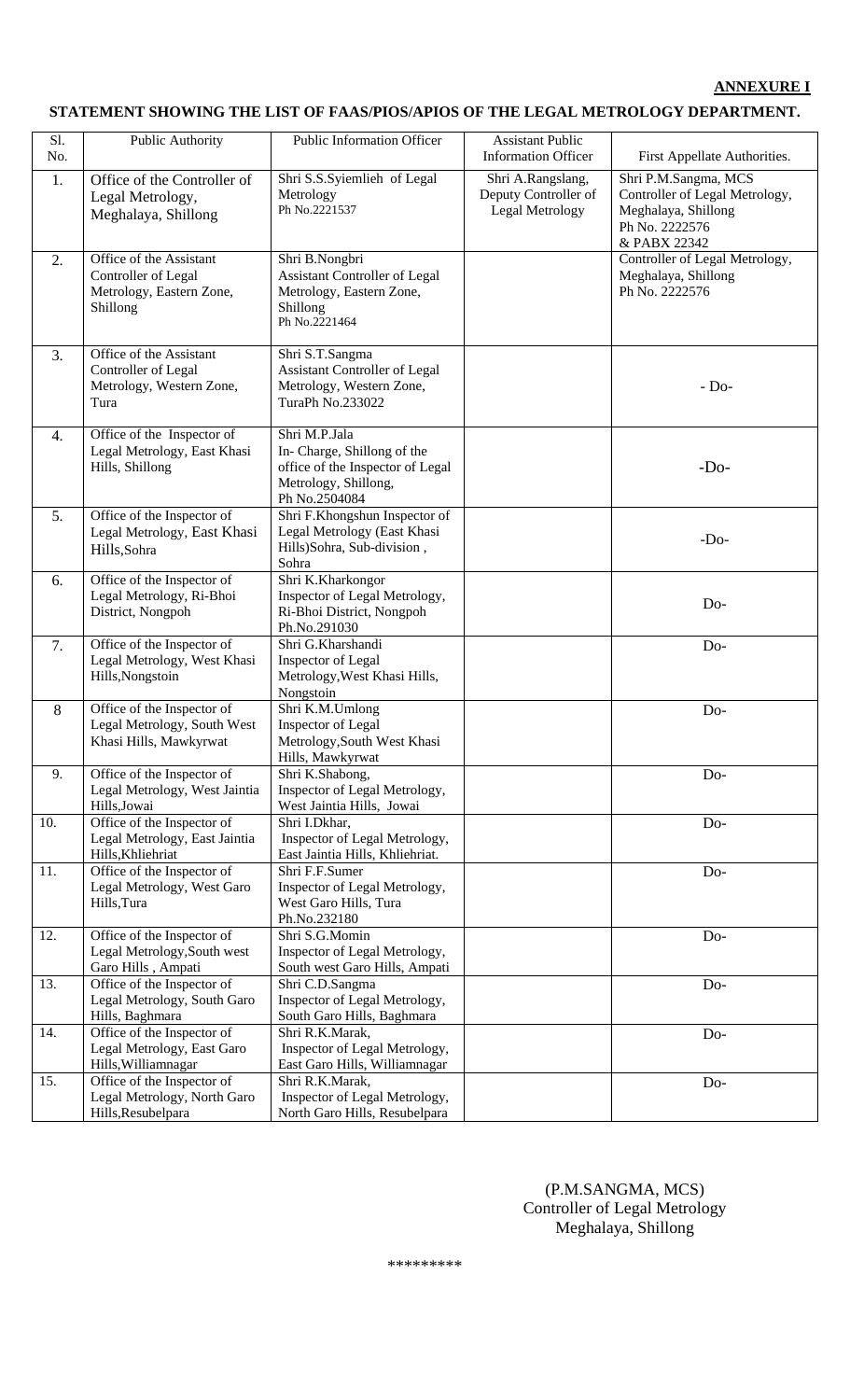## **Department Appellate Authority**

| SI. | <b>Name</b>      | <b>Designation</b> | S.T.D | <b>Office</b> | Email                       |
|-----|------------------|--------------------|-------|---------------|-----------------------------|
| No. |                  |                    | Code  |               |                             |
| ı.  | Shri P.M.Sangma, | Controller of      | 0364  | 2222576       | controller.lm.meg@gmail.com |
|     | <b>MCS</b>       | Legal              |       |               |                             |
|     |                  | Metrology,         |       |               |                             |
|     |                  | Meghalaya,         |       |               |                             |
|     |                  | <b>Shillong</b>    |       |               |                             |

## **Public Information Officer:**

| $\overline{\text{SL}}$<br>N <sub>0</sub> | <b>Name</b>        | <b>Designation</b>                                                                                               | S.T.D<br>Code | <b>Office</b> | <b>Email</b>                |
|------------------------------------------|--------------------|------------------------------------------------------------------------------------------------------------------|---------------|---------------|-----------------------------|
| 1.                                       | Shri S.S.Syiemlieh | Joint Controller of<br>Legal Metrology                                                                           | 0364          | 2221537       | Controller.lm.meg@gmail.com |
| 2.                                       | Shri B.Nongbri     | <b>Assistant Controller of</b><br>Legal Metrology,<br>Eastern Zone, Shillong                                     | 0364          | 2221464       | brixiusnongbri@gmail.com    |
| 3.                                       | Shri S.T.Sangma    | <b>Assistant Controller of</b><br>Legal Metrology,<br>Western Zone, Tura                                         | 0364          | 233022        | sengpants@gmail.com         |
| 4.                                       | Shri M.P.Jala      | Inspector of Legal<br>Metrology, Incharge, of<br>the Office of the<br>Inspector of Legal<br>Metrology, Shillong. | 0364          | 2504084       | $\overline{a}$              |
| 5.                                       | Shri F.Khongshun   | Inspector of Legal<br>Metrology, Sub-<br>Division, Sohra                                                         |               |               |                             |
| 6.                                       | Shri L.Kharkongor  | Inspector of Legal<br>Metrology, Nongpoh                                                                         | 0339          | 291030        | iathrangsuk@gmail.com       |
| 7.                                       | Shri G.Kharshandi  | Inspector of Legal<br>Metrology, West Khasi<br>Hills, Nongstoin                                                  |               |               |                             |
| 8.                                       | Shri I.Dkhar       | Inspector of Legal<br>Metrology, East Jaintia<br>Khasi Hills, Khliehriat                                         |               |               |                             |
| 9.                                       | Shri K.M.Umlong    | Inspector of Legal<br>Metrology, South West<br>Khasi Hills,<br>Mawkyrwat                                         |               |               |                             |
| 10.                                      | Shri K.Shabong     | Inspector of Legal<br>Metrology, West<br>Jaintia Hills, Jowai                                                    |               |               |                             |
| 11.                                      | Shri F.F.Sumer     | Inspector of Legal<br>Metrology, West Garo<br>Hills, Tura                                                        | 0365<br>1     | 232180        |                             |
| 12.                                      | Shri R.K.Marak     | Inspector of Legal<br>Metrology, East Garo                                                                       |               |               | raksangmarak@gmail.com      |